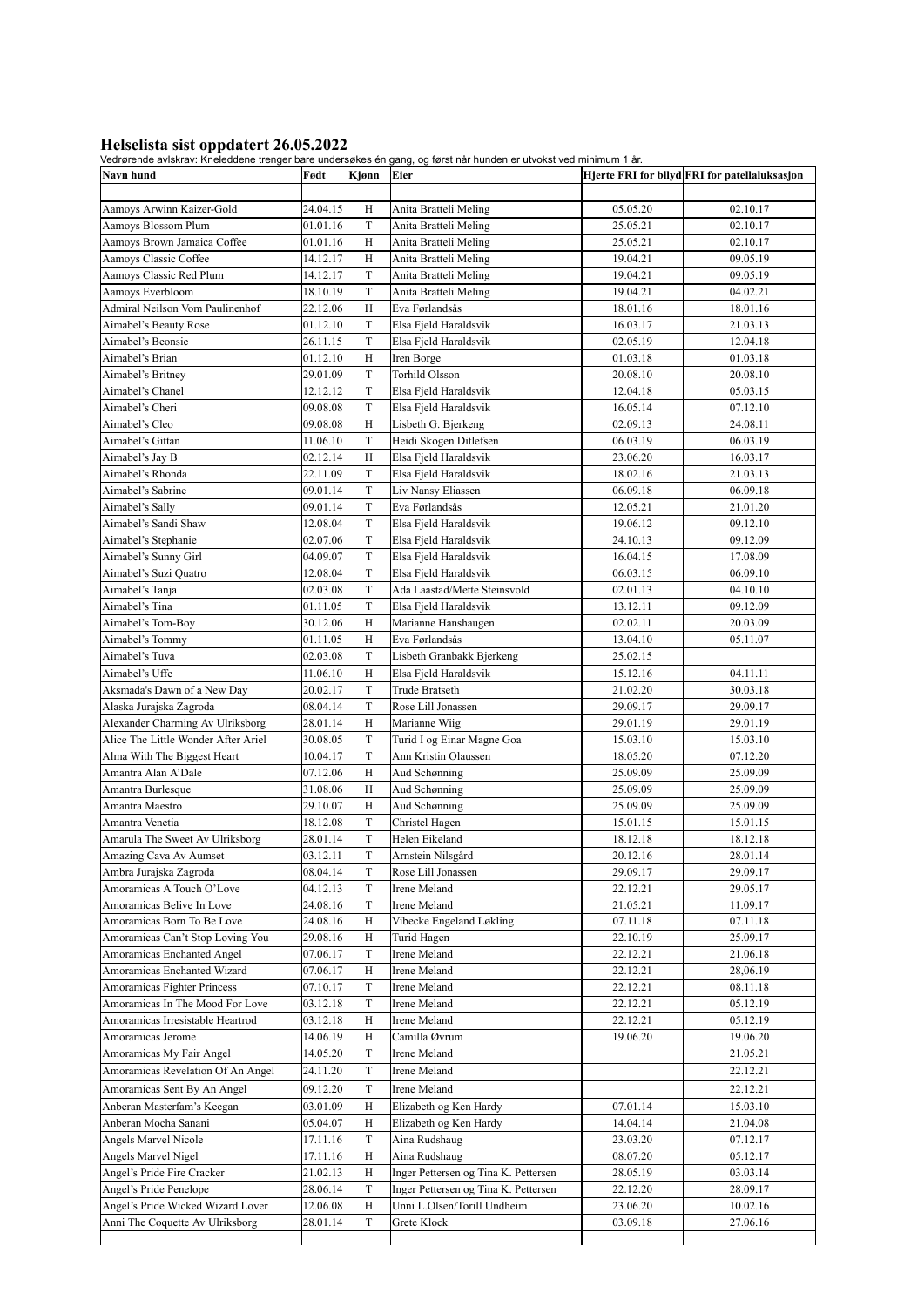| Anuka's Dark Liquorice                                        | 20.07.19             | H           | Eva Førlandsås                       | 21.02.22 | 30.07.20 |
|---------------------------------------------------------------|----------------------|-------------|--------------------------------------|----------|----------|
| Ariho's Alexia                                                | 26.04.18             | T           | Marie Carolan                        | 08.04.22 | 26.01.21 |
| Armenos Cavalierlanda El Pol Norsl                            | 07.05.11             | H           | Nina Ryland Kallekleiv               | 18.06.20 | 28.05.18 |
| Astute Rex                                                    | 02.09.12             | H           | Ellen Marit Kjønås                   | 20.05.16 | 20.05.16 |
| Atti's Angel Pure of Heart                                    | 02.01.05             | T           | Aina Rudshaug                        | 06.04.09 | 21.03.06 |
| Atti's Candy Sweet As Sugar                                   | 27.02.99             | T           | Eva og Daniel Førlandsås             | 12.03.09 | 14.06.01 |
| Atti's Cameron Diaz                                           | 21.06.17             | T           | Aina Rudshaug                        | 15.11.19 | 10.03.20 |
| Atti's Djipsi                                                 | 21.06.17             | T           | Aina Rudshaug                        | 08.10.20 | 26.06.18 |
| Atti's Everlasting Love                                       | 10.06.14             | T           | Aina Rudshaug                        | 24.08.18 | 05.07.15 |
| Atti's Hanna Naomi                                            | 07.12.11             | T           | Aina Rudshaug                        | 23.04.18 | 10.12.12 |
| Atti's Hope                                                   | 07.03.18             | T           | Aina Rudshaug                        | 15.05.19 | 15.05.19 |
| Atti's Iselind                                                | 09.03.18             | T           | Aina Rudshaug                        | 15.05.19 | 15.05.19 |
| Atti's Janek Fantastic Breeze                                 | 23.01.03             | Н           | Aina Rudshaug                        | 15.07.09 | 27.02.04 |
| Atti's Jinti                                                  | 11.03.18             | T           | Aina Rudshaug                        | 15.05.19 | 15.05.19 |
| Atti's Just Another Button                                    | 21.01.12             | T           | Bente Eidsvoll                       | 04.07.15 | 04.07.15 |
| Atti's Keep It To Me                                          | 22.08.18             | T           | Aina Rudshaug                        | 27.11.19 | 27.11.19 |
| Atti's Kiss To The Best                                       | 22.08.18             | T           | Aina Rudshaug                        | 27.11.19 | 27.11.19 |
| Atti's Lucky Lazita                                           | 25.02.06             | T           | Kristine Sæter                       | 24.06.09 | 19.06.08 |
| Atti's Mighty Mina                                            | 30.06.18             | T           | Aina Rudshaug                        | 27.11.19 | 17.11.19 |
| Atti's Must Be Sophie                                         | 24.05.15             | T           | Aina Rudshaug                        | 15.12.17 | 28.06.16 |
| Atti's Never Maine                                            | 23.06.15             | T           | Aina Rudshaug                        | 19.08.20 | 26.10.17 |
| Atti's Nightmare                                              | 23.06.15             | T           | Aina Rudshaug                        | 19.08.20 | 28.06.16 |
| Atti's No One's Noddy                                         | 15.08.06             | H           | Aina Rudshaug                        | 01.07.09 | 29.08.07 |
| Atti's Queen Gypsy                                            | 08.12.06             | T           | Aina Rudshaug                        | 06.04.09 | 11.12.07 |
| Atti's Questing In The Maze                                   | 05.02.19             | T           | Aina Rudshaug                        | 27.04.20 | 27.04.20 |
| Atti's Quintus                                                | 05.02.19             | Н           | Aina Rudshaug                        | 27.04.20 | 27.04.20 |
| Atti's Royal Adelade                                          | 16.02.19             | T           | Aina Rudshaug                        | 27.04.20 | 27.04.20 |
| Atti's Santino Sweet Revenge                                  | 08.03.01             | Н           | Aina Rudshaug                        | 14.05.09 | 12.02.02 |
| Atti's Such Sweetheart                                        | 27.01.07             | T           | Aina Rudshaug                        | 20.04.09 | 28.01.08 |
| Atti's U and I                                                | 24.04.19             | T           | Aina Rudshaug                        | 27.04.20 | 27.04.20 |
| Atti's U and Me                                               | 24.04.19             | Н           | Aina Rudshaug                        | 27.04.20 | 27.04.20 |
| Atti's Vanilla Fair                                           | 15.05.13             | T           | Solveig Sveen                        | 11.11.14 | 11.11.14 |
| Atti's Whoops A Daisy                                         | 10.05.16             | T           | Aina Rudshaug                        | 02.06.20 | 15.05.17 |
| Atti's Wonderful Whiz                                         | 15.04.04             | Н           | Aina Rudshaug                        | 06.07.09 | 30.05.05 |
| Atti's Xelent Gentel Breeze                                   | 02.01.98             | Н           | Aina Rudshaug                        | 16.06.09 | 16.06.09 |
| Atti's Yasmin                                                 | 26.08.13             | T           | Unni Myrset                          | 27.08.21 | 19.10.15 |
| Atti's Zarek Valentin                                         | 14.09.20             | Н           | Irene Meland                         |          | 22.12.21 |
| Atti's Æda Bæda                                               | 26.07.07             | T           | Aina Rudshaug                        | 23.09.09 | 23.09.09 |
| Atti's Ække Bare Bare                                         | 14.01.21             | Н           | Irene Meland                         |          | 21.01.22 |
| Atti's Østens Juvel                                           | 22.11.07             | T           | Aina Rudshaug                        | 16.06.09 | 16.06.09 |
| Atti's Å Xstra Grom A                                         | 02.03.14             | T           | Aina Rudshaug                        | 23.04.21 | 27.03.15 |
| Aurora The Dreamer After Ariel                                | 30.08.05             | T           | Tone Margrethe Sand                  | 07.08.09 |          |
| Awaray's Espresso Of Lochbuie                                 | 22.06.16             |             | Inger Pettersen og Tina K. Pettersen | 22.10.20 |          |
|                                                               |                      | Н           |                                      |          | 22.07.19 |
|                                                               |                      |             |                                      |          |          |
| Baletta's Zet Li                                              | 27.04.10             | Н           | Torill Undheim                       | 27.10.15 | 06.08.12 |
| Babbler's Cappuccino                                          | 05.03.12             | Н           | Liv Anne Klubben                     | 30.05.14 | 30.05.14 |
| Babbler's Eddie Of Gostuen                                    | 16.04.11             | Н           | Inger Pettersen og Tina K. Pettersen | 14.07.20 | 23.05.12 |
| Babbler's Wild Yoyo Man                                       | 18.11.08             | Н           | Inger Pettersen og Tina K. Pettersen | 17.07.17 | 21.01.14 |
| Bellachroma Entertainer Just Heaven                           | 15.03.11             | Н           | Kari Skarpsno                        | 28.08.18 | 22.08.17 |
| Bellachroma Galliano Becharmed                                | 05.11.12             | Н           | Kari Skarpsno                        | 22.08.17 | 22.08.17 |
| Bellachroma Heart Of Fire                                     | 30.04.14             | Н           | Kari Skarpsno                        | 11.02.19 | 22.08.17 |
| Bellachroma Heart Of Gold                                     | 30.04.14             | T           | Kari Skarpsno                        | 27.08.18 | 22.08.17 |
| Bellachroma Heart Of Love                                     | 30.04.14             | T           | Linda Tveit                          | 07.06.16 | 07.06.16 |
| Bellachroma Impresses With Beauty                             | 28.02.18             | T           | Kari Skarpsno                        | 09.01.20 | 09.01.20 |
| Bellachroma Impresses With Hope                               | 28.02.18             | Н           | Kathrine Lystvet                     | 02.06.21 | 28.05.21 |
| Bernerhagens Chevell                                          | 08.09.16             | T           | Turid Hagen                          | 25.09.17 | 25.09.17 |
| Bernerhagens Hamlet                                           | 18.09.17             | Н           | Turid Hagen                          | 22.09.20 | 05.12.18 |
| Best Mate's Charming Amanda                                   | 25.10.09             | T           | Grethe Yddal                         | 26.01.16 | 26.01.16 |
| Best Mate's Love Potion                                       | 24.04.11             | Н           | <b>Oddrun Fossnes</b>                | 24.08.17 | 24.08.17 |
| Best Mate's Sweet Ebony                                       | 23.03.10             | T           | Liv Nansy Eliassen                   | 22.08.16 | 22.08.16 |
| Bildvin's Pippilotta Rullgardina                              | 27.04.14             | T           | Gudbjørg Egge Paulsen                | 25.10.18 | 18.07.18 |
| Bildvin's Stella Polaris                                      | 15.12.06             | T           | Hilde-Gunn B. Østmo                  | 29.01.09 | 29.01.09 |
| Bio-Bio's Glory To The World                                  | 01.08.08             | Н           | Sissel Horghagen                     | 28.10.09 | 28.10.09 |
| Bio-Bio's Take A Look At Me Now                               | 19.07.06             | T           | Inger Pettersen og Tina K. Pettersen | 06.02.12 | 04.06.08 |
| Boatswain Above Suspicion                                     | 08.02.15             | $\mathbf T$ | Aina Rudshaug                        | 21.11.19 | 02.02.17 |
| Boatswain I'm Lou                                             | 12.12.13             | Н           | Aina Rudshaug                        | 18.12.20 | 19.12.14 |
| Boatswain Vynyard-Bl                                          | 12.06.13             | Н           | Aina Rudshaug                        | 26.04.18 | 05.08.14 |
| <b>Bonitos Companeros Hamlet</b>                              | 14.09.08             | Н           | Unni Lima Olsen                      | 10.02.16 | 10.02.16 |
| Bonitos Companeros Olympia                                    | 19.07.09             | T           | Torill Undheim                       | 06.07.15 | 05.08.11 |
|                                                               |                      |             |                                      | 03.03.16 | 03.01.08 |
| Bonitos Companeros Only You<br>Bonitos Companeros Polish Gold | 21.02.06<br>03.04.06 | T<br>H      | Unni Lima Olsen<br>Unni Lima Olsen   | 05.04.16 | 07.04.15 |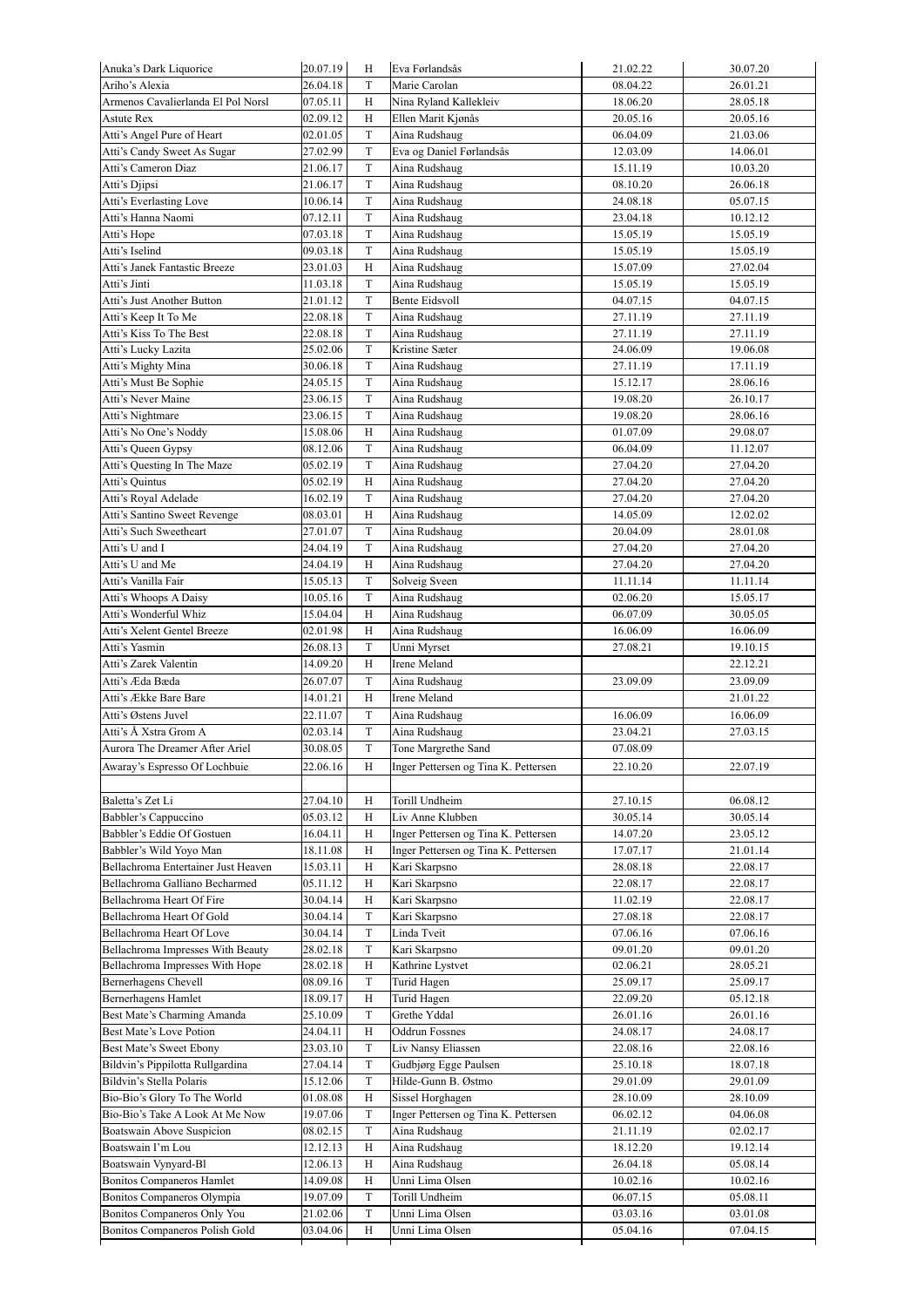| Bonitos Companeros Quick Step            | 03.08.06 | T           | Unni Myren                           | 17.09.10 | 17.09.10 |
|------------------------------------------|----------|-------------|--------------------------------------|----------|----------|
| Bonitos Companeros Unbelievable          | 22.12.09 | H           | Markus Kirschbaum                    | 06.08.19 |          |
| Bonitos Companeros Xantagoras            | 25.07.14 | Н           | Unni Lima Olsen                      | 20.10.21 | 12.11.15 |
| Bonitos Companeros X-Treme               | 11.08.07 | Н           | Unni Lima Olsen                      | 08.09.14 | 15.08.13 |
| Bonnie                                   | 12.05.09 | T           | Anita Nordbrenden                    | 02.02.22 | 17.06.13 |
| Brownie                                  | 22.06.19 | T           | Kjersti Røinesdal                    | 06.04.22 | 25.05.21 |
| <b>Byermoor Queens Pageant</b>           | 06.07.08 | H           | Unni Myren                           | 24.02.12 | 10.02.11 |
| Børves Bingo's Magda                     | 24.10.17 | T           | Judith Beate S. Stenehjem            | 26.10.20 | 26.10.20 |
| Børves Bingo's My Lovely Lady            | 21.07.15 | T           | Judith Beate S. Stenehjem            | 03.02.21 | 03.02.21 |
| Børves Bingo's My Pritty Trinemor        | 21.07.15 | $\mathbf T$ | Judith Beate S. Stenehjem            | 28.10.19 | 28.10.19 |
| Børves Bingo's R-Balto                   | 24.01.13 | Н           | Liv Reidun Ravnøy                    | 14.04.16 | 14.04.16 |
| Børves Bingo's Selma                     | 25.08.16 | T           | Judith Beate S. Stenehjem            | 13.05.20 | 09.12.19 |
| Børve's Bingo's Stella Polaris           | 07.01.18 | T           | Judith Beate S. Stenehjem            | 07.05.20 | 13.05.20 |
| Børves Bingo's U-Camilla                 | 03.09.14 | T           | Judith Beate S. Stenehjem            | 07.11.17 | 07.11.17 |
| Bånfost's The Beauty Cassandra           | 15.07.12 | T           | Tove Fernås                          | 17.02.19 | 24.11.13 |
|                                          |          |             |                                      |          |          |
| Cacipi's Frøya                           | 15.11.03 | T           | Marianne Hanshaugen                  | 02.02.11 | 22.11.07 |
| Cacipi's Hanne Beatrice                  | 07.08.04 | T           | Marianne Hanshaugen                  | 23.07.12 | 10.02.06 |
| Cacipi's Victor Simba                    | 09.07.09 | Н           | Irene Dyrstad Carlson                | 25.01.16 | 25.01.16 |
| Cacipi's Yemma                           | 27.04.10 | T           | Kristina Harr                        | 12.02.13 | 12.02.13 |
| Caitlin Shining Star NF Dal Borg Nordisa | 07.08.14 | T           | Nina Ryland Kallekleiv               | 21.09.21 | 03.02.16 |
| Campanards Capture                       | 21.12.06 | Н           | Inger Pettersen og Tina K. Pettersen | 10.08.11 | 10.08.11 |
| Campanards Teddy Bear                    | 23.10.04 | Н           | Elsa Fjeld Haraldsvik                | 14.05.10 | 14.05.10 |
| Campanard's Quality Stuff                | 09.07.15 | H           | Elizabeth Eide                       | 15.07.20 | 15.02.17 |
| Campanards Queen Bella                   | 10.07.03 | $\mathbf T$ | Lisbeth Granbakk Bjerkeng            | 27.04.09 | 10.08.07 |
| Canidan's Caution To The Wind            | 03.09.12 | T           | Elizabeth og Ken Hardy               | 02.05.14 | 02.05.14 |
| Carmen Dobry Rok                         | 28.03.16 | T           | Kari Skarpsno                        | 09.01.20 | 22.08.17 |
| Castletoy Magic Mint                     | 03.03.13 | Н           | Jill Jeanette Johansen               | 21.07.20 | 03.02.16 |
| Cava Choice Rambling Rector              | 19.10.14 | Н           | Inger Pettersen og Tina K. Pettersen | 31.10.18 | 12.01.16 |
| Cavalier Cleopatra Emperor Titus         | 02.07.14 | Н           | Aina Rudshaug                        | 05.11.20 | 04.07.15 |
| Cavalierjint'ns Dora                     | 23.08.13 | T           | Anita Nordbrenden                    | 27.09.17 | 21.04.15 |
| Cavalierjint'ns Emma                     | 06.03.16 | T           | Anita Nordbrenden                    | 17.03.22 | 21.03.17 |
| Cavalierjint'ns Lucky                    | 09.03.13 | T           | Kjersti Røinesdal                    | 06.04.22 | 25.05.21 |
| Cavalierjint'ns Mia                      | 29.12.13 | $\mathbf T$ | Solgunn Edvardsen                    | 16.01.17 | 16.01.17 |
| Cavalierjint'ns Mia                      | 11.11.16 | T           | Ann Helen H.Helge                    | 24.11.20 | 11.05.18 |
| Cavalierjint'ns Molly                    | 06.03.16 | T           | Anita Nordbrenden                    | 07.08.20 | 08.01.19 |
| Cavalierjint'ns Ruben                    | 11.11.16 | Н           | Anita Nordbrenden/Taj Biller         | 04.06.20 | 03.07.18 |
| Cavalierjint'ns Suri                     | 29.12.14 | T           | Hilde Norberg                        | 26.01.17 | 26.01.17 |
| Cavalierhagens Amber Queen               | 27.12.11 | T           | Christel Hagen                       | 11.07.19 | 10.07.17 |
| Cavalierhagens Dark Desire               | 26.07.14 | T           | Christel Hagen                       | 12.10.20 | 24.02.17 |
| Cavalierhagens Gift Of Grace             | 16.02.16 | T           | Christel Hagen                       | 12.03.20 | 10.08.18 |
| Cavalierhagens Happy Go Lucky            | 18.02.16 | $\mathbf T$ | Christel Hagen                       | 12.03.20 | 07.11.19 |
| Cavalierhagens Heart N'Soul              | 18.02.16 | T           | Elisabeth Eftedal Johansen           | 14.10.19 | 14.10.19 |
| Cavalierhagens Hocus Pocus               | 18.02.16 | Н           | Christel Hagen                       | 16.05.19 | 16.05.19 |
| Cavalierhagens Hugs N'Kisses             | 18.02.16 | T           | Christel Hagen                       | 12.03.20 | 10.08.18 |
| Cavalierhagens Jack Frost                | 26.11.17 | Н           | Christel Hagen                       | 12.03.20 | 07.01.19 |
| Cavalierhagens Just For You              | 26.11.17 | T           | Christel Hagen                       | 12.03.20 | 07.01.19 |
| Cavalierhagens Kick Off                  | 02.03.18 | T           | Ann Mari Helleve                     | 05.03.21 | 05.03.21 |
| Cavalierhagens Venetian Baby Rose        | 31.08.12 | T           | Christel Hagen                       | 12.10.20 | 12.05.15 |
| Cavalita's Amazing Beauty                | 30.01.10 | $\mathbf T$ | Martha Enge                          | 04.04.16 | 04.04.16 |
| Cavalita's Keeper Of The Buttons         | 29.03.14 | H           | Inger Pettersen og Tina K. Pettersen | 16.05.19 | 04.02.16 |
| Cavalita's Kissing The Button            | 29.03.14 | T           | Inger Pettersen og Tina K. Pettersen | 21.01.18 | 21.04.16 |
| Cavalita's Know The Button               | 29.03.14 | T           | Inger Pettersen og Tina K. Pettersen | 08.04.19 | 06.05.15 |
| Cavalita's Lolita                        | 16.06.14 | T           | Irene Meland                         | 27.06.17 | 27.06.17 |
| Cavalita's Mercedes                      | 15.06.15 | T           | Turid Hagen                          | 28.01.20 | 02.02.17 |
| Cavanzas Djingis Khan                    | 04.10.15 | Н           | Jorunn Øyen                          | 14.11.19 | 12.10.16 |
| Cavanzas Extravaganza                    | 24.08.11 | T           | Elisabeth Pedersen                   | 09.05.17 | 21.11.13 |
| Cavanzas Ninja La Silla                  | 23.05.13 | T           | Unni L. Olsen                        | 21.09.21 | 29.06.15 |
| Cavanzas Queen Of Masquerade             | 01.11.14 | T           | Jorunn Øyen                          | 04.10.19 | 04.10.19 |
| Cavasettes Elle                          | 10.04.13 | T           | Tove Fernås                          | 29.05.19 | 24.02.15 |
| Cavasettes Hera The Beauty               | 14.11.16 | T           | Ellen Enger Müller                   | 28.02.20 | 16.11.17 |
| Cemilies Cora                            | 11.11.14 | T           | Trine Sævik                          | 19.12.18 | 10.04.17 |
| Cemilies Drømmefanger                    | 02.06.15 | T           | Stian Thorvaldsen                    | 25.08.17 | 25.08.17 |
| Cemilies Drømmehjerte                    | 02.06.15 | T           | Ellen Enger Müller                   | 12.11.19 | 10.04.17 |
| Cemilies Etterlengtede Hneta             | 30.10.13 | T           | Ellen Enger Müller                   | 13.02.17 | 18.11.14 |
| Cemilies Etterlengtede Molly             |          |             | Ellen Enger Müller                   |          |          |
|                                          | 30.10.13 | T           |                                      | 10.04.17 | 10.04.17 |
| Cemilies Gledesspreder                   | 15.10.16 | T           | Ellen Enger Müller                   | 17.10.18 | 17.10.17 |
| Cemilies Godjente                        | 15.10.16 | T           | Elisabeth Steingrimsen               | 16.10.19 | 19.06.19 |
| Cemilies Godklump                        | 15.10.16 | T           | Unni Myrset                          | 20.02.19 | 29.11.17 |
| Cemilies Innmari Søte                    | 29.05.17 | T           | Ellen Enger Müller                   | 29.10.20 | 19.06.19 |
| Charle's Bergets Blueberry               | 07.12.00 | T           | Anne Britt Hansen                    | 30.06.09 | 30.06.09 |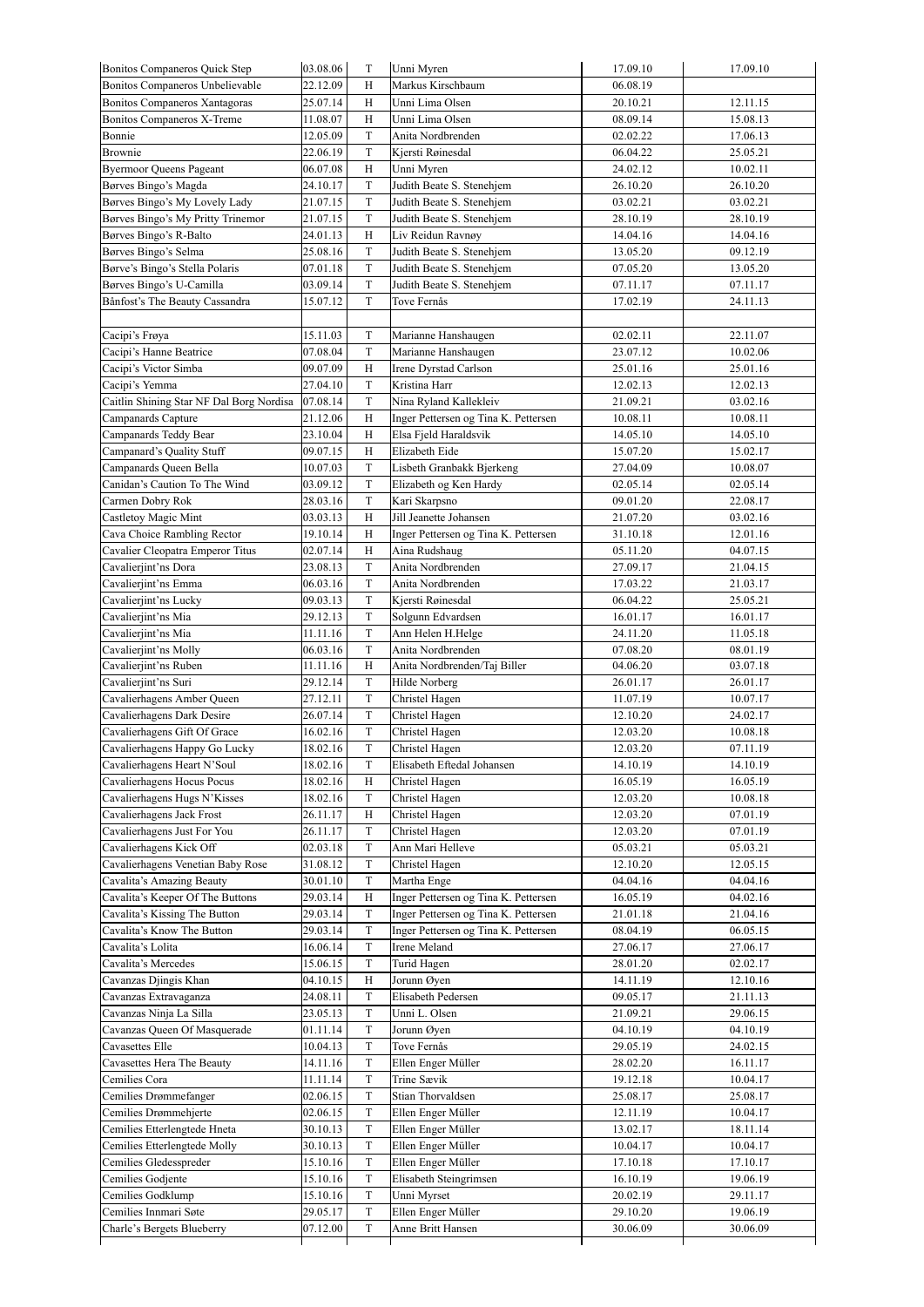| Chadyline Magic Diamond             | 27.12.14             | $\mathbf T$  | Kari Skarpsno                      | 09.01.20 | 22.08.17 |
|-------------------------------------|----------------------|--------------|------------------------------------|----------|----------|
| Charming Little Rose                | 15.10.16             | T            | Elisabeth Holter                   | 26.11.19 | 26.11.19 |
| Charming Pal's Empress O'Eternity   | 27.01.17             | T            | Hege Landgård                      | 11.09.20 | 17.10.19 |
| Charming Pal's Gåte O'gucci         | 04.02.06             | T            | Aina Rudshaug                      | 25.03.09 | 10.04.07 |
| Charming Pal's Rose Red             | 03.12.13             | $\mathbf T$  | Aina Rudshaug                      | 11.12.20 | 19.12.14 |
| Charming Pal's Zarro                | 30.11.09             | $_{\rm H}$   | Elin N. Leikvangmoen               | 28.06.17 | 28.06.17 |
| Chili's Amanda                      | 29.05.04             | $\mathcal T$ | Turid I og Einar Magne Goa         | 17.12.11 | 16.02.10 |
| Chili's Angelina                    | 28.12.10             | $\mathbf T$  | Turid I og Einar Magne Goa         | 09.03.21 |          |
| Chili's Betty                       | 22.01.11             | T            | Turid I og Einar Magne Goa         | 03.01.20 |          |
| Chili's Blue Heaven                 | 11.07.04             | $\mathbf T$  | Turid I og Einar Magne Goa         | 10.07.13 | 10.07.13 |
| Chili's Golden Moment               | 18.06.02             | $\rm T$      | Turid I og Einar Magne Goa         | 09.01.12 | 09.01.12 |
| Chili's Good Afternoon              | 05.01.06             | $\mathbf T$  | Turid I og Einar Magne Goa         | 18.10.10 | 18.10.10 |
|                                     | 05.01.06             | T            |                                    |          |          |
| Chili's Good Evening                |                      |              | Turid I og Einar Magne Goa         | 23.10.11 | 23.10.11 |
| Chili's Good Morning                | 05.01.06             | T            | Turid I og Einar Magne Goa         | 05.06.12 | 27.10.11 |
| Chili's Harmony                     | 12.02.06             | $\mathcal T$ | Turid I og Einar Magne Goa         | 04.02.14 | 04.02.14 |
| Chili's Isn't He Gorgeous           | 24.02.06             | H            | Turid I og Einar Magne Goa         | 18.02.14 | 18.02.14 |
| Chili's Key To Lilje-Eva's Heart    | 31.01.07             | $\mathcal T$ | <b>Ingrid Ravnevand</b>            | 10.08.15 | 27.09.11 |
| Chili's Lady of Warrior             | 12.02.03             | $\mathbf T$  | Turid I og Einar Magne Goa         | 16.02.10 | 16.02.10 |
| Chili's Lucky King of Warrior       | 12.02.03             | H            | Turid I og Einar Magne Goa         | 31.01.11 | 31.01.11 |
| Chili's Olivia                      | 26.09.07             | $\mathbf T$  | Turid I og Einar Magne Goa         | 05.04.17 |          |
| Chili's Peach                       | 16.12.07             | $\mathbf T$  | Aina Rudshaug                      | 06.04.09 | 09.02.09 |
| Chili's Queen Of Heaven             | 01.02.08             | $\mathbf T$  | Turid I og Einar Magne Goa         | 20.03.19 | 18.02.14 |
| Chili's Quote Me On That            | 01.02.08             | H            | Turid I og Einar Magne Goa         | 27.03.17 | 14.09.16 |
| Chili's Vanilla                     | 08.01.09             | T            | Turid I og Einar Magne Goa         | 08.02.21 |          |
| Chili's Yellow Princess             | 23.02.04             | $\mathcal T$ | Turid I og Einar Magne Goa         | 07.03.08 | 07.03.08 |
| Chili's Zoya                        | 08.12.09             | $\mathcal T$ | Turid I og Einar Magne Goa         | 09.03.21 |          |
| Chivalrous's Vida Vanette           | 27.10.10             | $\mathbf T$  | Ellen Enger Müller                 | 29.10.20 | 10.04.17 |
| Cinderaic Emotion                   | 21.04.11             | T            | Monica Trykstad                    | 18.04.12 | 18.04.12 |
| Colourworld's Call Me Lucky         | 25.01.14             | T            | Anita Nordbrenden                  | 01.11.19 | 20.05.15 |
| Colourworld's I Fell Lucky          | 25.01.14             | $\mathcal T$ | Anita Nordbrenden                  | 22.10.19 | 20.05.18 |
| Corbona's Armando                   | 10.07.14             | $_{\rm H}$   | Anita Nordbrenden                  | 24.02.20 | 27.09.17 |
| Cornelia Bart Av Aumset             | 19.08.17             | $\mathcal T$ | Anita Vestgård                     | 21.10.20 | 21.10.20 |
| Cossu's All About Kiddy Key         | 28.11.08             | T            | Hilde Skaret                       | 19.11.10 | 19.11.10 |
|                                     |                      |              |                                    |          |          |
|                                     |                      |              |                                    |          |          |
| Daminio V Cavino                    | 26.02.15             | Н            | Elsa Fjeld Haraldsvik              | 31.01.19 | 17.02.17 |
| Deranmar Luciano                    | 07.11.07             | H            | Unni Myren                         | 27.06.11 | 30.09.10 |
| Dipop Red Hector                    | 06.11.08             | H            | Turid Hagen                        | 02.02.17 | 25.01.10 |
| Dream Warrior                       | 25.06.02             | H            | Anne Britt Hansen                  | 26.03.12 | 26.03.12 |
| Double Quest Of An Excellent Choice | 10.08.10             | H            | Lise Gran-Henriksen                | 04.09.17 | 04.09.17 |
|                                     |                      |              |                                    |          |          |
| Ebra's Amazing Amanda               | 23.09.07             | T            | Gry Eskeland                       | 07.01.10 | 10.03.09 |
| Eclipse Moon Golden Interior        | 10.07.19             | H            | Judith Beate S. Stenehjem          | 24.09.20 | 24.09.20 |
| Edelhaven's Be My Hero              | 09.12.20             | Η            | Lisa Stangborli                    | 17.03.22 | 17.03.22 |
| Edelhaven's Be My Sweetheart        | 09.12.20             | T            | Torill J. Steinsland Wood          | 23.03.22 | 23.03.22 |
| Edelhaven's Black Flower King       | 11.12.18             | Η            | Charlotte Finkenhagen/ Erik Hovden | 14.01.20 | 14.01.20 |
| Edelhaven's Black Flower Crystal    | 11.12.18             | $\mathcal T$ | Anne Britt Hansen                  | 06.05.20 | 06.05.20 |
| Edelhaven's Christmas Star          | 26.12.11             | T            | Anne Britt Hansen                  | 28.06.21 | 06.05.20 |
| Edelhaven's Dragon Lord             | 16.01.12             | Η            | Anne Britt Hansen                  | 31.03.17 | 31.03.17 |
| Edelhaven's Evening Star            | 26.06.04             | T            | Anne Britt Hansen                  | 25.06.14 | 25.06.14 |
| Edelhaven's Gold Oueen              | 09.07.16             | T            | Anne Britt Hansen                  | 27.10.21 | 06.05.20 |
| Edelhaven's Gold Traveller          | 09.07.16             | Η            | Anne-Kirsti Friele Hauan           | 14.03.22 |          |
| Edelhaven's Love Me Tender          | 20.01.15             | T            | Anne Britt Hansen                  | 15.05.20 | 12.02.20 |
| Edelahaven's Love Revolution        | 14.04.20             | $\mathbf T$  | Anne Britt Hansen                  | 11.03.22 | 11.03.22 |
| Edelhaven's Lucky Charm             | 23.04.03             | T            | Anne Britt Hansen                  | 26.03.12 | 11.03.08 |
| Edelhaven's Midnight Revolution     | 14.04.20             | Η            | Marianne og Roy Greibesland        | 10.05.22 | 10.05.22 |
| Edelhaven's Moonlight Revolution    | 14.04.20             | Н            | Annette Østensen                   | 10.05.22 | 30.04.21 |
| Edelhaven's One And Only Snow Star  | 27.01.19             | T            | Anne Britt Hansen                  | 06.05.20 | 06.05.20 |
| Edelhaven's One Song                | 23.08.17             | T            | Anne Britt Hansen                  | 03.09.21 | 23.12.19 |
| Edelhaven's One Step                | 23.08.17             | T            | Anne Britt Hansen                  | 28.06.21 | 05.08.19 |
| Edelhaven's Royal Princess          | 03.09.09             | T            | Anne Britt Hansen                  | 16.03.16 | 16.03.16 |
| Edelhaven's Showtime Sensation      | 20.01.18             | T            | Anne Britt Hansen                  | 05.11.21 | 05.11.21 |
| Edelhaven's Springtime Sensation    | 15.05.11             | T            | Anne Britt Hansen                  | 22.05.17 | 22.05.17 |
| Edelhaven's Springtime Surprise     | 15.05.11             | T            | Anne Britt Hansen                  | 31.03.17 | 31.03.17 |
| Edelhaven's Star Burst              | 19.11.17             | T            | Anne Britt Hansen                  | 11.03.22 | 11.03.22 |
| Eldlilja Julia                      | 28.08.05             | T            | Lilja Torsteinsdottir              | 18.08.10 | 18.08.10 |
| Elin Nahanni's Brother In Arm       | 04.02.14             | Η            | Elin Nahanni Leikvangmoen          | 28.06.17 | 28.06.17 |
|                                     |                      |              |                                    |          |          |
| Elin Nahanni's Divine Isabelle      | 22.04.15             | T            | Elin Nahanni Leikvangmoen          | 12.03.20 | 28.06.17 |
| Elin Nahanni's Divine Lilly         | 22.04.15             | T            | Elin Nahanni Leikvangmoen          | 21.10.20 | 21.06.18 |
| Elin Nahanni's Enchanting Ellie     | 19.06.15             | T            | Elin Nahanni Leikvangmoen          | 22.10.20 | 28.06.17 |
| Elin Nahanni's Enchanting Tinka     |                      | T            | Elin Nahanni Leikvangmoen          | 21.10.20 | 21.06.18 |
| Elin Nahanni's Gentle Gunne         | 19.06.15<br>23.04.16 | T            | Elin Nahanni Leikvangmoen          | 18.12.20 | 28.06.17 |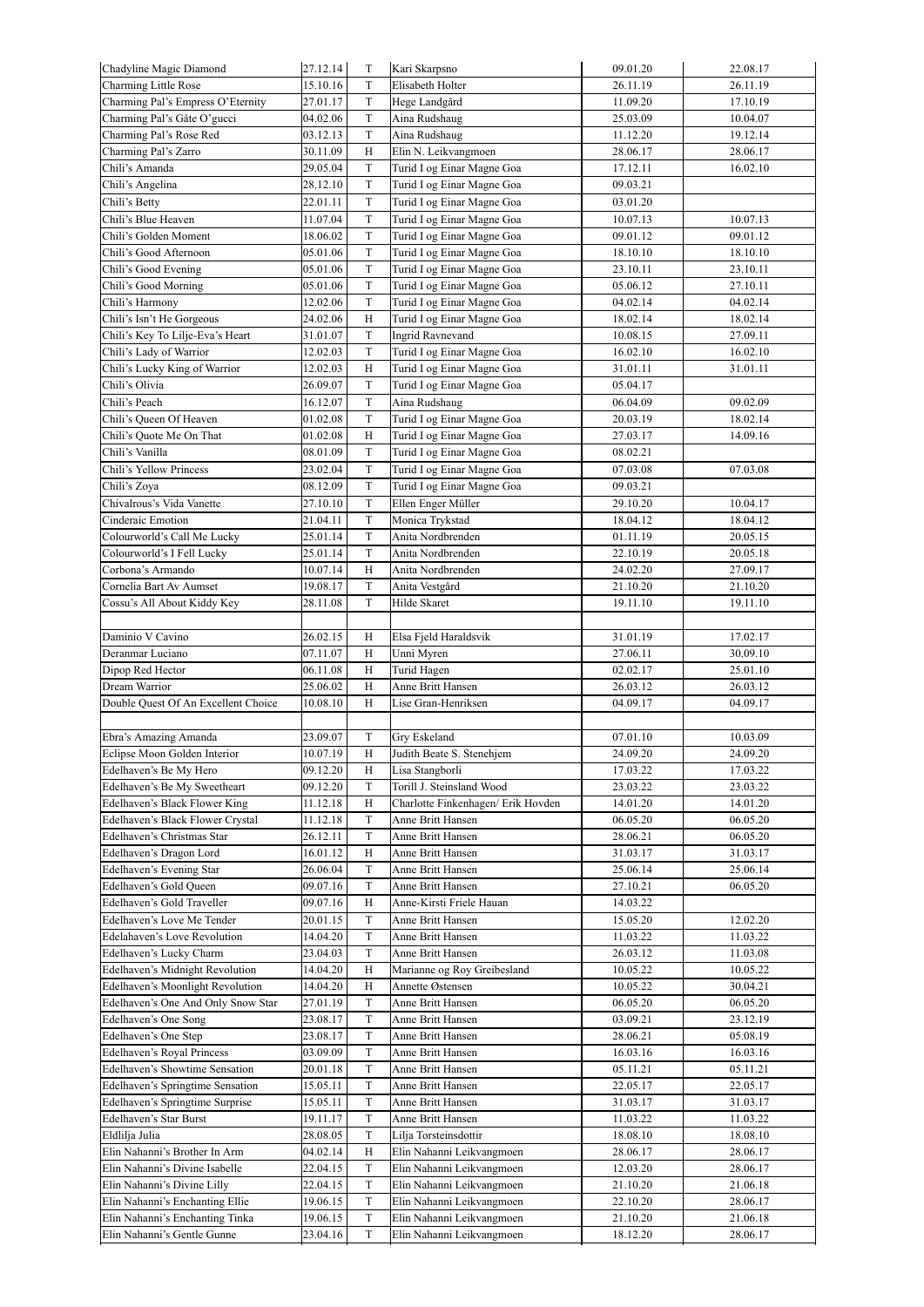| Elin Nahanni's Harmony Lilja                                | 11.04.17             | T                 | Elin Nahanni Leikvangmoen     | 18.12.20             | 25.06.20             |
|-------------------------------------------------------------|----------------------|-------------------|-------------------------------|----------------------|----------------------|
| Elin Nahanni's Inspiring Uriel                              | 18.04.17             | H                 | Irene Moe Nybråten            | 19.08.19             | 16.07.18             |
| Elisenga's Wine N'Roses                                     | 16.06.07             | T                 | Aina Rudshaug                 | 11.06.09             | 11.06.09             |
| Emerald Night Golden Interior                               | 10.07.19             | T                 | Aina Rudshaug                 |                      | 17.08.20             |
| Engeråsens Molly Multebjønn                                 | 30.07.97             | $\rm T$           | Noor Schmidt                  | 22.03.10             |                      |
| <b>Englehagens Black Beauty</b>                             | 20.03.10             | H                 | Turid Hagen / Magnhild Hagen  | 15.02.17             | 23.09.11             |
| Englehagens Blitz'n Glitter                                 | 29.01.19             | $\mathbf T$       | Turid Hagen                   | 28.08.20             | 28.08.20             |
| Englehagens Brave Ashanti                                   | 20.03.10             | $\mathbf T$       | Marit Myrhaug                 | 01.06.17             | 14.10.12             |
| Englehavens Brave Tina Elise                                | 20.03.10             | $\mathcal T$      | Bjørg Bjerkseter/Turid Hagen  | 21.03.17             | 23.09.11             |
| Englehagens Déjà Vu                                         | 08.06.15             | H                 | Turid Hagen                   | 19.06.18             | 19.06.18             |
| Englehagens Double Charm                                    | 27.05.19             | $\mathbf T$       | Turid Hagen                   | 22.09.20             | 22.09.20             |
| Englehagens Double Trouble                                  | 27.05.19             | H                 | Turid Hagen                   | 14.09.20             | 14.09.20             |
| Englehagens Dream Kevin                                     | 29.09.10             | Η                 | Turid Hagen                   | 05.12.17             | 23.09.11             |
| Englehagens Easy To Love                                    | 17.12.10             | T                 | Turid Hagen                   | 19.12.16             | 30.08.12             |
| Englehavens Evening Star<br><b>Englehagens Fifty Shades</b> | 19.09.15             | $\mathcal T$<br>T | Ann Kristin Olaussen          | 18.05.20<br>22.09.20 | 03.05.19<br>02.02.17 |
| Englehagens Girl On Fire                                    | 01.12.15<br>03.12.15 | T                 | Turid Hagen                   | 28.08.20             | 02.02.17             |
| Englehagens HeartOfFlowerAndWildnes                         | 02.12.11             | T                 | Turid Hagen<br>Turid Hagen    | 05.07.18             | 20.11.13             |
| Englehagens I Am The One                                    | 11.02.16             | $\mathcal T$      | Turid Hagen                   | 05.06.20             | 28.02.17             |
| Englehagens I Love You Too                                  | 15.03.12             | $\mathbf T$       | Turid Hagen                   | 25.10.18             | 20.11.13             |
| Englehagens Kick Off                                        | 25.12.19             | $_{\rm H}$        | Turid Hagen/ Magnhild Hagen   | 15.03.21             | 15.03.21             |
| Englehagens King Of The World                               | 03.10.12             | H                 | Turid Hagen                   | 04.10.18             | 20.11.13             |
| Englehagens Look At Me                                      | 30.12.19             | $\mathcal T$      | Turid Hagen                   | 10.03.21             | 10.03.21             |
| Englahagens Me And You                                      | 26.08.16             | T                 | Elisabeth B.Nilssen           | 24.07.20             | 24.07.20             |
| <b>Englehagens Most Wanted</b>                              | 26.08.16             | T                 | Turid Hagen / Cecilie Arntsen | 18.10.19             | 04.09.17             |
| Englehagens Night Wish                                      | 04.09.16             | H                 | Turid Hagen                   | 14.09.20             | 25.07.17             |
| Englehagens One And Only                                    | 03.10.16             | $\mathcal T$      | Elisabeth Juli Levinsen       | 12.11.20             | 27.03.18             |
| Englehagens One Gentle Charmer                              | 21.07.20             | H                 | Ann Helen Haltbrekken Helge   | 20.08.21             | 20.08.21             |
| Englehagens Party Tequila                                   | 07.05.13             | $\mathcal T$      | Turid Hagen                   | 09.05.19             | 06.03.15             |
| <b>Englehagens Pretty Love</b>                              | 19.10.16             | T                 | Turid Hagen                   | 28.08.20             | 28.08.20             |
| Englehagens Pretty Woman                                    | 19.10.16             | T                 | Turid Hagen                   | 03.02.20             | 05.12.18             |
| Englehagens The Lord                                        | 31.07.17             | H                 | Turid Hagen                   | 05.12.18             | 01.12.18             |
| Englehagens Xtra Strong Chili                               | 17.02.18             | T                 | Turid Hagen                   | 18.02.19             | 18.02.19             |
| Englehagens Yours Forever                                   | 17.09.14             | H                 | Grete Irene Bjørkøy           | 20.09.17             | 18.09.17             |
| Englehagens Ønskede Safe                                    | 25.12.14             | H                 | Turid Hagen                   | 27.07.18             | 07.01.16             |
| <b>Englestuens Beautiful Girl</b>                           | 10.09.20             | $\mathcal T$      | Ann Helen Haltbrekken Helge   | 23.09.21             | 23.09.21             |
| <b>Englestuens Nala</b>                                     | 12.02.20             | $\mathcal T$      | Ann Helen Haltbrekken Helge   | 05.03.21             | 05.03.21             |
| Evening Wonderful Crispo After Rino                         | 08.03.08             | H                 | Kari Helene Arneberget        | 18.09.12             | 18.09.12             |
|                                                             |                      |                   |                               |                      |                      |
| Fabesika's Velut Somnium                                    | 04.04.17             | T                 | Jan Egil Ødegård              | 12.03.21             | 15.06.20             |
| Festivita's Most Of All                                     | 05.03.07             | $\mathbf T$       | Marianne Hanshaugen           | 13.07.11             | 25.09.09             |
| Fjellrabben's Bubble Beauty                                 | 11.04.14             | $\mathbf T$       | Bente S. Bakken               | 14.07.18             | 24.08.17             |
| Fjellrabben's Emma                                          | 29.09.16             | T                 | Bente S. Bakken               | 01.02.22             | 09.01.20             |
| Flobergkrokens Bella                                        | 05.05.14             | T                 | Morten Rishoff                | 25.01.17             | 25.01.17             |
| Folkviga's Amore Zevs                                       | 03.12.09             | H                 | Elisabeth Arnevik             | 02.07.12             | 02.07.12             |
| Frida                                                       | 22.04.04             | $\mathbf T$       | Wenche Hovland                | 10.09.10             | 10.09.10             |
| Fräkermyren's Fina Fjodor                                   | 06.08.11             | Η                 | Elsa Fjeld Haraldsvik         | 15.12.16             | 27.06.13             |
| Fururabben's Allstar Tuva                                   | 06.02.15             | $\mathcal T$      | Eli Kullungstad               | 26.06.19             | 03.08.16             |
| Fururabben's Dancing Little Star                            | 20.03.17             | T                 | Eli Kullungstad               | 25.05.20             | 29.08.18             |
| Fururabben's Forest Luna                                    | 09.04.18             | $\mathcal T$      | Kristin Lundring              | 21.07.21             | 12.05.21             |
| Fuzzyheimen's Big Brother                                   | 11.02.12             | H                 | Bjørg Åsarmoen                | 24.04.13             | 24.04.13             |
| Fuzzyheimen's Black Pride                                   | 26.08.10             | T                 | Judith Beate S. Stenehjem     | 05.09.18             | 03.07.17             |
| Fuzzyheimen's Cherokee Hope                                 | 24.07.04             | T                 | Unni L. Olsen/Torill Undheim  | 08.11.11             | 08.04.05             |
| Fuzzyheimen's Dahlia                                        | 22.04.12             | $\mathcal T$      | Elin Dalen                    | 22.09.14             | 22.09.14             |
| Fuzzyheimen's Dancing Linnea                                | 19.07.05             | $\mathcal T$      | Eva Førlandsås                | 10.08.12             | 10.08.12             |
| Fuzzyheimen's Dancing Spirit                                | 06.03.17             | $\mathbf T$       | Irene Meland                  | 28.06.19             | 16.04.18             |
| Fuzzyheimen's Endless Affair                                | 14.09.12             | T                 | Rose Lill Jonassen            | 02.03.15             | 02.03.15             |
| Fuzzyheimen's Evening Primrose                              | 21.11.11             | T                 | Rose Lill Jonassen            | 29.09.17             | 29.09.17             |
| Fuzzyheimen's Foolish Heart                                 | 04.10.12             | T                 | Rose Lill Jonassen            | 29.09.17             | 29.09.17             |
| Fuzzyheimen's Indian Shadow                                 | 10.11.06             | Η                 | Hilde Knutsen                 | 20.05.08             | 20.05.08             |
| Fuzzyheimen's Keep Me Close                                 | 07.04.19             | T                 | Wanja Wennberg                | 19.05.20             | 19.05.20             |
| Fuzzyheimen's Southern Belle                                | 06.12.06             | T                 | Rose Lill Jonassen            | 29.09.17             | 29.09.17             |
| Fuzzyheimen's Thumbelina                                    | 02.05.15             | $\mathcal T$      | Irene Meland                  | 12.05.21             | 08.11.18             |
| Fuzzyheimen's Touch O' Magic                                | 30.10.99             | $\mathcal T$      | Anne Britt Hansen             | 09.06.07             | 09.06.07             |
| Fuzzyheimen's Twinkling Star                                | 02.05.15             | $\mathbf T$       | Rose Lill Jonassen            | 29.09.17             | 29.09.17             |
| Fuzzyheimen's Valentino                                     | 23.08.15             | Η                 | Irene Meland                  | 14.04.20             | 09.10.17             |
| Fuzzyheimen's Water Lily                                    | 22.05.10             | T                 | Rose Lill Jonassen            | 02.03.15             | 02.03.15             |
|                                                             |                      |                   |                               |                      |                      |
| Gentleline's Forever Faithful                               | 16.11.09             | Η                 | Elin Marie Moen               | 16.09.14             | 16.09.14             |
| Gentle Love's A Fine Romance                                | 05.07.14             | H                 | Elin Marie Moen               | 17.12.20             | 15.05.18             |
| Gjerdeheim's Nani Armani                                    | 17.12.07             | H                 | Ina Larsen                    | 07.05.09             | 07.05.09             |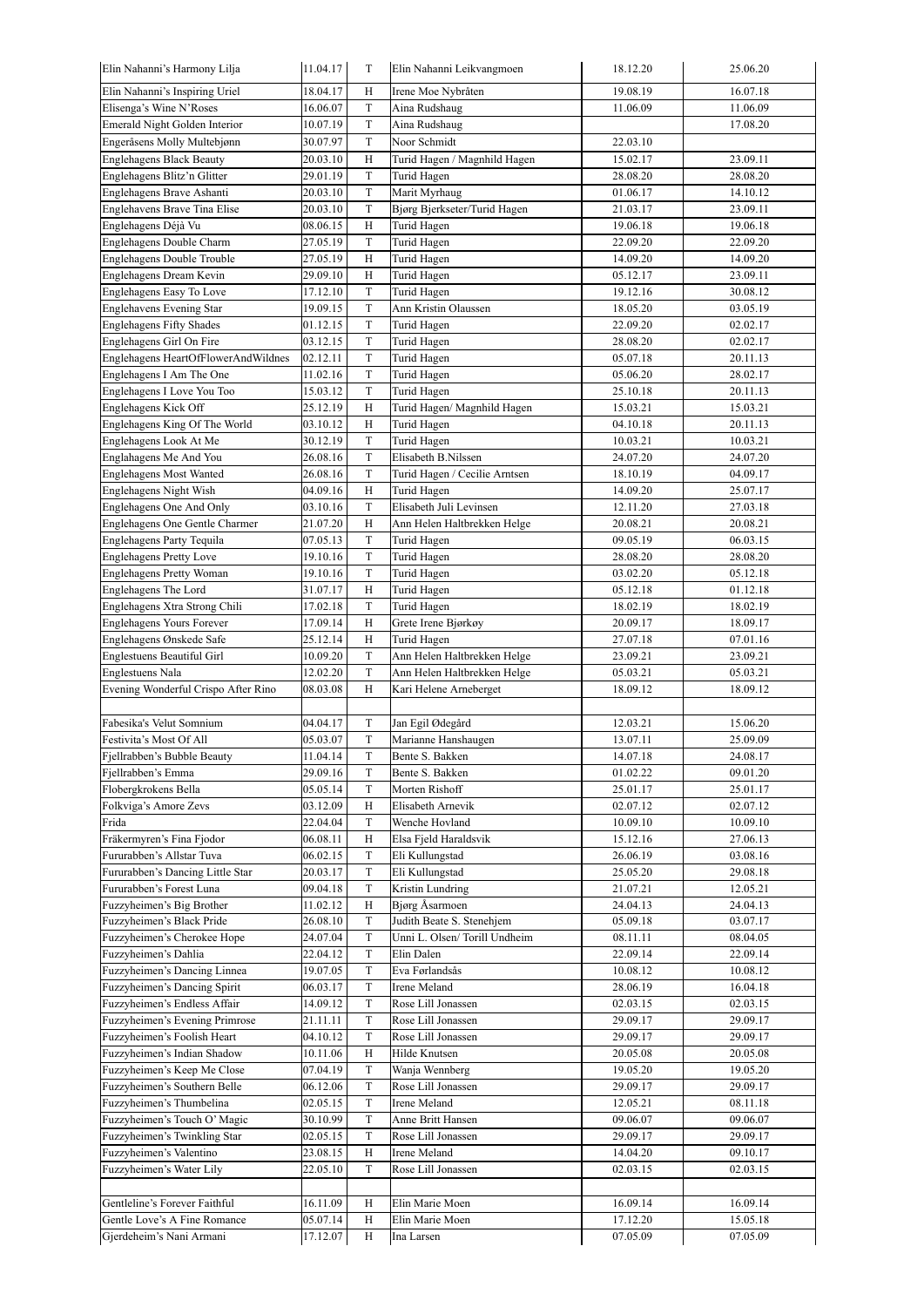| Gjerdeheim's Pernille                                      | 17.02.15             | T                          | Edith Gjerde                                                                 | 09.06.17             | 15.04.16             |
|------------------------------------------------------------|----------------------|----------------------------|------------------------------------------------------------------------------|----------------------|----------------------|
| Gjerdeheim's Ruby Star                                     | 30.10.05             | T                          | Hanne Pedersen                                                               | 03.02.09             | 03.02.09             |
| Gjerdeheim's Selma Isadora                                 | 10.06.05             | $\mathcal T$               | Anne Marie Trulsrud                                                          | 24.05.18             | 03.07.06             |
| Glittergården's Christmas Brenda Lee                       | 25.12.04             | $\mathcal T$               | Elizabeth og Ken Hardy                                                       | 11.10.10             | 11.10.10             |
| Glittertind Femme Fatal                                    | 02.05.14             | $\mathbf T$                | Aina Rudshaug                                                                | 17.09.19             | 05.07.15             |
| Glittertind Vanessa                                        | 15.02.13             | $\mathcal T$               | Oddbjørg Williamsen                                                          | 15.05.17             | 09.03.16             |
| Glittertind Zemayha                                        | 01.09.13             | $\mathbf T$                | Marit Hagen                                                                  | 29.10.19             | 10.01.17             |
| Goldmine's Belita Sweet As Candy                           | 02.03.05             | T                          | Rita Horpestad Schea                                                         | 24.09.07             | 24.09.07             |
| Goldmine's Bricco An Excellent Star                        | 07.03.15             | H                          | PiaC.Hunshammer/Kristin Halvorsen                                            | 14.01.19             | 12.08.16             |
| Goldmine's Eternity                                        | 12.12.15             | T                          | Trond Olav Olsen                                                             | 16.03.17             | 16.03.17             |
| Goldmine's I'm A Funny Star                                | 21.03.09             | T                          | Kristin Halvorsen                                                            | 04.06.19             | 30.03.11             |
| Goldmine's Grace My Lucky Star                             | 27.01.08             | $\mathcal T$               | Pia C.Hunshammer                                                             | 05.12.13             | 05.12.13             |
| Goldmine's Qiana Lucky Moments                             | 28.12.11             | T                          | Pia C.Hunshammer                                                             | 07.10.16             | 07.10.16             |
| Goldmine's Tiffany                                         | 17.11.12             | $\mathbf T$                | Pia C.Hunshammer                                                             | 17.10.17             | 17.10.17             |
| Goldmine's Zalsa Heart Of Teqila                           | 27.09.14             | $\mathbf T$                | PiaC.Hunshammer/Kristin Halvorsen                                            | 12.01.18             | 12.01.18             |
| Goldmine's Zophia Heart Of Diamonds                        | 27.09.14             | $\mathbf T$                | PiaC.Hunshammer/Kristin Halvorsen                                            | 28.02.18             | 28.02.18             |
| Go'potens Tuppen                                           | 08.11.12             | T                          | Anne Marie Trulsrud                                                          | 07.09.17             | 14.03.14             |
| Gostuen's Buddy Holly                                      | 14.11.15             | H                          | Vibeke Pedersen                                                              | 14.04.21             | 08.03.17             |
| Gostuen's Camilla                                          | 12.06.18             | T                          | Inger Pettersen/Tina Pettersen Stuart                                        | 10.08.21             | 14.10.19             |
| Gostuen's Castello                                         | 12.06.18             | $_{\rm H}$                 | Ann Kristin Olaussen                                                         | 24.10.20             | 07.05.21             |
| Gostuen's Celina Grace Chien                               | 13.05.00             | $\mathbf T$                | <b>Inger Pettersen</b>                                                       | 14.05.09             | 29.05.07             |
| Gostuen's Christmas Star                                   | 25.12.08             | T                          | Inger Pettersen og Tina K. Pettersen                                         | 16.12.11             | 16.12.11             |
| Gostuen's Classic Cream                                    | 29.05.06             | $\mathbf T$                | Iren Frøhaug                                                                 | 23.04.10             | 01.04.09             |
| Gostuen's Cutie Bear                                       | 06.09.12             | $\mathbf T$                | Inger Pettersen og Tina K. Pettersen                                         | 20.01.17             | 20.01.17             |
| Gostuen's Dirty Dancer                                     | 09.07.06             | H                          | Inger Pettersen og Tina K. Pettersen                                         | 16.04.09             | 17.06.08             |
| Gostuen's Don't Let Me Down                                | 21.01.16             | $\mathbf T$                | Inger Pettersen og Tina K. Pettersen                                         | 17.06.20             | 28.03.17             |
| Gostuen's Electra                                          | 06.03.16             | T                          | Inger Pettersen og Tina K. Pettersen                                         | 17.06.20             | 12.05.17             |
| Gostuen's Enchanting Star                                  | 17.07.20             | H                          | Inger Pettersen/Tina Pettersen Stuart                                        | 10.08.21             | 14.10.19             |
| Gostuen's Gentle Breeze                                    | 17.10.13             | $\mathbf T$                | Turid Hagen                                                                  | 18.10.19             | 06.03.15             |
| Gostuen's Gunther                                          | 22.03.16             | Н                          | Inger Pettersen og Tina K. Pettersen                                         | 13.07.17             | 13.07.17             |
| Gostuen's Hi June                                          | 20.04.16             | T<br>T                     | Inger Pettersen og Tina K. Pettersen                                         | 18.06.19             | 17.07.17             |
| Gostuen's Indiana                                          | 12.06.16             |                            | Inger Pettersen og Tina K. Pettersen                                         | 08.10.20             | 28.09.17             |
| Gostuen's Instant Star<br>Gostuen's Irmelin                | 23.06.07             | $\mathbf T$<br>$\mathbf T$ | Inger Pettersen og Tina K. Pettersen                                         | 21.09.16             | 09.09.08<br>28.09.17 |
|                                                            | 12.06.16<br>21.01.14 | $\mathbf T$                | Inger Pettersen og Tina K. Pettersen<br>Inger Pettersen og Tina K. Pettersen | 10.08.21             |                      |
| Gostuen's Isabella<br>Gostuen's Jamie                      | 01.02.08             | H                          | Inger Pettersen og Tina K. Pettersen                                         | 22.07.19<br>15.02.12 | 22.07.19<br>15.02.12 |
| Gostuen's Jennifer                                         | 01.02.08             | T                          | Inger og Tina Pettersen                                                      | 05.03.12             | 18.03.09             |
| Gostuen's Joy Of Heart                                     | 08.02.14             | H                          | Inger og Tina Pettersen                                                      | 28.03.19             | 19.10.15             |
|                                                            | 24.12.12             | T                          | Elin Nahanni Leikvangmoen                                                    | 28.06.17             | 28.06.17             |
|                                                            |                      |                            |                                                                              |                      |                      |
| Gostuen's Juliet                                           |                      |                            |                                                                              |                      |                      |
| Gostuen's Just A Lady                                      | 03.02.14 T           |                            | Inger og Tina Pettersen                                                      | 22.03.19             | 28.03.17             |
|                                                            |                      |                            |                                                                              |                      |                      |
| Gostuen's Karisma                                          | 06.02.08             | $\mathcal T$               | Inger Pettersen og Tina K. Pettersen                                         | 18.03.09             | 18.03.09             |
| Gostuen's Lady Saga                                        | 22.03.14             | T                          | Inger Pettersen og Tina K. Pettersen                                         | 18.02.21             | 28.05.15             |
| Gostuen's Love Design                                      | 31.12.11             | T                          | Elin Nahanni Leikvangmoen                                                    | 28.06.17             | 28.06.17             |
| Gostuen's Lucifer                                          | 07.05.08             | Η                          | Monica Trykstad                                                              | 06.02.12             | 09.02.11             |
| Gostuen's Magic Red Jewel                                  | 18.11.16             | T                          | Inger Pettersen og Tina K. Pettersen                                         | 23.11.20             | 04.12.17             |
| Gostuen's My Autumn Breeze                                 | 19.09.06             | T                          | Inger Pettersen og Tina K. Pettersen                                         | 21.07.09             | 08.10.08             |
| Gostuen's Mystery Dream                                    | 25.09.10             | Η                          | Inger Pettersen og Tina K. Pettersen                                         | 31.10.18             | 16.11.11             |
| Gostuen's Mystery Rose                                     | 23.02.12             | T                          | Inger Pettersen og Tina K. Pettersen                                         | 27.03.18             | 28.03.17             |
| Gostuen's O'Mamma Mia                                      | 31.08.08             | T                          | Inger Pettersen og Tina K. Pettersen                                         | 19.09.18             | 28.09.17             |
| Gostuen's Our Sweet Sandy                                  | 31.08.08             | T                          | Inger Pettersen og Tina K. Pettersen                                         | 19.09.18             | 19.10.11             |
| Gostuen's Penny Lane                                       | 21.06.14             | T                          | Inger Pettersen og Tina K. Pettersen                                         | 14.09.18             | 28.09.17             |
| Gostuen's Peace Angel                                      | 31.03.07             | T                          | Inger Pettersen og Tina K. Pettersen                                         | 17.02.09             | 17.02.09             |
| Gostuen's Peace Rose                                       | 15.07.04             | T                          | Inger Pettersen og Tina K. Pettersen                                         | 01.12.11             | 26.09.08             |
| Gostuen's Princess Rosella                                 | 25.11.08             | $\mathbf T$                | Christel Hagen                                                               | 15.01.15             | 15.01.15             |
| Gostuen's Queen Of The Night                               | 18.07.14             | T                          | Inger Pettersen og Tina K. Pettersen                                         | 14.09.18             | 28.09.17             |
| Gostuen's Ready For Peace                                  | 24.01.13             | T                          | Inger Pettersen og Tina K. Pettersen                                         | 25.01.19             | 25.11.15             |
| Gostuen's Ready To Show                                    | 24.01.13             | T                          | Inger Pettersen og Tina K. Pettersen                                         | 23.03.15             |                      |
| Gostuen's Royal Rose                                       | 14.09.07             | T                          | Linda Noren Høyer                                                            | 24.01.12             |                      |
| Gostuen's Silver Star                                      | 11.07.12             | $\mathbf T$                | Eli Kullungstad                                                              | 29.08.18             | 16.05.14             |
| Gostuen's Snow Crystal                                     | 14.01.11             | $\mathbf T$                | Inger Pettersen og Tina K. Pettersen                                         | 23.03.18             | 04.03.13             |
| Gostuen's Snow Flake                                       | 14.01.11             | T                          | Inger Pettersen og Tina K. Pettersen                                         | 23.03.15             | 05.03.12             |
| Gostuen's Spring Bell                                      | 15.03.11             | T                          | Jorunn Øyen                                                                  | 04.10.19             | 04.10.19             |
| Gostuen's Sun Dancer                                       | 08.03.13             | T                          | Inger Pettersen og Tina K. Pettersen                                         | 28.05.19             | 20.05.15             |
| Gostuen's Teddy Bear                                       | 20.03.05             | Η                          | Inger Pettersen og Tina K. Pettersen                                         | 01.12.11             | 11.03.08             |
| Gostuen's The One And Only                                 | 05.08.12             | T                          | Inger Pettersen og Tina K. Pettersen                                         | 19.09.18             | 28.09.17             |
| Gostuen's Tiffany                                          | 11.12.12             | T                          | Inger Pettersen og Tina K. Pettersen                                         | 23.03.15             |                      |
| Gostuen's Totaly In Love                                   | 16.10.14             | T                          | Inger Pettersen og Tina K. Pettersen                                         | 23.11.20             | 21.06.17             |
| Gostuen's Tuva By Spring<br>Gostuen's Unbelievable Amorita | 20.03.05<br>11.07.17 | T<br>$\mathcal T$          | Inger Pettersen og Tina K. Pettersen<br>Anne Maj Krogh                       | 20.03.12<br>14.01.21 | 26.09.08<br>14.01.21 |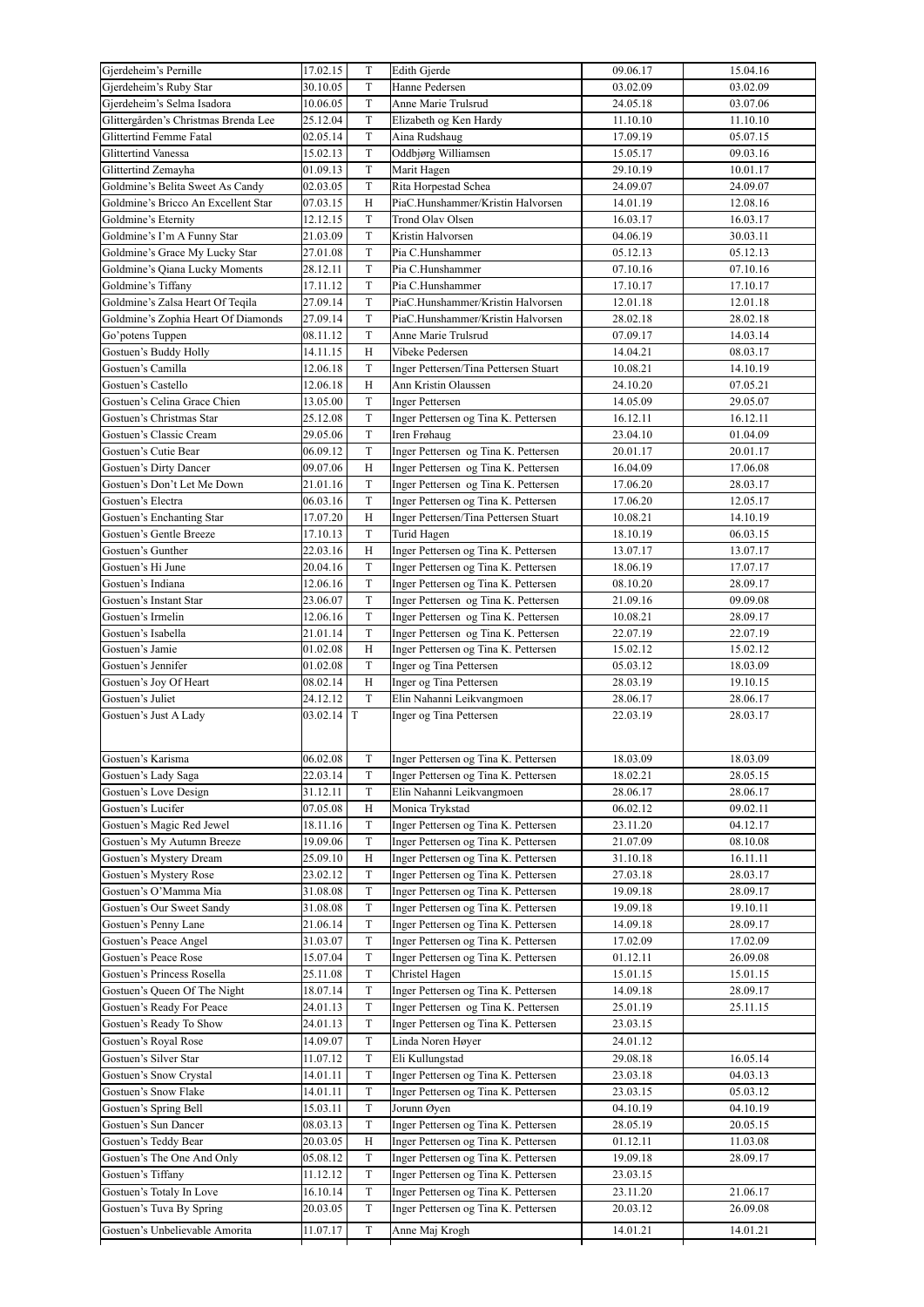| Gostuen's Unique Bear              | 09.07.13 | H            | Unni Jensen                          | 07.09.16             | 07.09.16 |
|------------------------------------|----------|--------------|--------------------------------------|----------------------|----------|
| Gostuen's Vanilla Sky              | 20.09.17 | T            | Inger Pettersen og Tina K. Pettersen | 23.11.20             | 20.07.19 |
| Gostuen's Vincent                  | 24.07.09 | H            | J.Jeanette Johansen/Isabel Johansen  | 31.01.17             | 31.01.17 |
| Gostuen's Whispering Wind          | 19.09.09 | $\mathbf T$  | Inger Pettersen og Tina K. Pettersen | 01.12.11             |          |
| Gostuen's Whitney                  | 16.03.15 | $\mathbf T$  | Inger Pettersen og Tina K. Pettersen | 11.07.18             | 17.07.17 |
| Gostuen's Xelent Cindy O'Grace     | 26.11.05 | $\rm T$      | Inger Pettersen og Tina K. Pettersen | 02.09.09             | 15.01.07 |
| Gostuen's Xotic Designed           | 03.11.09 | T            | Christel Hagen                       | 09.07.19             | 06.11.17 |
| Gostuen's Xpelia                   | 10.04.15 | T            | Inger Pettersen og Tina K. Pettersen | 04.12.18             | 07.06.16 |
| Gostuen's Yakeetah                 | 12.01.10 | T            | Inger Pettersen og Tina K. Pettersen | 23.03.15             |          |
| Gostuen's Yaniic                   | 12.01.10 | H            | Inger Pettersen og Tina K. Pettersen | 28.03.19             | 27.03.17 |
| Gostuen's Zafir                    | 12.05.15 | $\mathbf T$  | Inger Pettersen og Tina K. Pettersen | 11.07.18             | 17.07.17 |
| Go'vennans Beautiful Tali          | 04.05.18 | $\mathbf T$  | Heidi Skogen Ditlefsen               | 28.09.21             | 28.09.21 |
| Go'vennans Elmer The Greatest      | 31.01.13 | Н            | Heidi Skogen Ditlefsen               | 17.03.20             | 06.03.19 |
| Go'vennans Lexi The Sweetest       | 31.01.13 | T            | Heidi Skogen Ditlefsen               | 17.03.20             | 06.03.19 |
| Grand Marica Black Bellamy         | 17.04.13 | $_{\rm H}$   | Anita Nordbrenden                    | 01.08.19             | 03.07.18 |
| Grossiler's Born To Run            | 01.05.13 | H            | Lone Elisabeth Nergaard              | 14.08.15             | 14.08.15 |
| Grossiler's Pretty Woman           | 03.04.09 | $\mathbf T$  | Ingrid Hilmarsen                     | 13.07.18             | 11.05.11 |
| Grossiler's Queen Of The Night     | 07.01.15 | T            | Ingrid Hilmarsen                     | 10.05.19             | 31.03.16 |
| Grossiler's She's The One          | 01.05.13 | $\mathbf T$  | Ingrid Hilmarsen                     | 10.05.19             | 24.10.14 |
| Gullvivan's Sinatra                | 12.12.15 | H            | Anita Nordbrenden                    | 17.03.22             | 21.02.17 |
|                                    |          |              |                                      |                      |          |
|                                    |          |              |                                      |                      |          |
| Harana Billy Bigelow               | 11.11.15 | H            | Aud Schønning                        | 07.01.20             | 07.01.20 |
| Harana Jackie Wilson               | 12.01.05 | H            | Marianne Hanshaugen/ Hanne Haltvik   | 13.07.11             | 02.01.06 |
| Harana Ringo Star                  | 06.04.05 | Η            | Aud Schønning                        | 20.07.12             | 20.07.12 |
| Harana Rosalie Rosie               | 10.07.07 | $\mathcal T$ | Anne Britt Hansen                    | 16.03.16             | 16.03.16 |
| Hazelcoat's Coralie                | 07.07.14 | $\mathbf T$  | Unni Lima Olsen                      | 22.04.22             | 05.04.16 |
| Hazelcoat's Laureen                | 24.05.13 | $\mathbf T$  | Anita Vestgård                       | 06.06.18             | 08.10.14 |
| Hazelcoat Thurner                  | 30.10.10 | H            | Anita Vestgård                       | 06.06.18             | 24.01.12 |
| Heka-B-Tunet's Ioleen              | 12.12.13 | T            | Linda Nedrebø Ramsland               | 07.09.16             | 07.09.16 |
| Hestneshagen's Amazing Akila       | 15.04.09 | T            | Janicke Sundal                       | 28.04.15             | 28.04.15 |
| Hestneshagen's Charming Cinderella | 09.03.11 | T            | Anne-Magritt Hov Molland             | 02.10.17             | 04.01.17 |
| Hestneshagen's Golden Ginger       | 21.01.13 | $\mathbf T$  | Janicke Sundal                       | 28.04.15             | 28.04.15 |
| Hestneshagen's Heart Of Gold-Tinca | 21.03.13 | $\mathcal T$ | Janicke Sundal                       | 08.01.18             | 03.08.15 |
| Hestneshagen's J'Adore-Lexie       | 15.11.13 | $\mathcal T$ | Janicke Sundal                       | 08.07.19             | 18.04.17 |
| Hestneshagen's Japp                | 15.11.13 | H            | Kjersti Stengrimsen                  | 08.02.19             | 30.10.17 |
| Hestneshagen's Queen Of The Night  | 09.03.18 | $\mathcal T$ | Ingrun Hagen                         | 09.03.21             | 09.03.21 |
| Highgroves Coco Fantegutt          | 15.03.07 | H            | Anne Lise Olsen                      | 08.10.09             | 08.10.09 |
| <b>Highroads Alice</b>             | 28.03.09 | T            | Unni Myren                           | 24.02.11             | 24.02.11 |
| Highroad Aurora                    | 19.06.10 | $\mathbf T$  | Unni Myren                           | 22.12.11             | 22.12.11 |
| Highroad Aqua                      | 19.06.10 | $\mathcal T$ | Unni Myren                           | 22.12.11             | 22.12.11 |
| Highroad Biscaya                   | 16.04.09 | $\mathbf T$  | Unni Myren                           | 16.02.12             | 16.02.12 |
| Highroad Friday                    | 21.01.11 | T            | Unni Myren                           | 16.02.12             | 16.02.12 |
| Highroads Carmen                   | 13.10.08 | T            | Unni Myren                           | 17.09.10             | 17.09.10 |
| Highroads Dainty Doll              | 16.11.10 | $\mathbf T$  | Unni Myren                           | 26.01.12             | 26.01.12 |
| <b>Highroad Dickens</b>            | 16.11.10 | T            | Unni Myren                           | 26.01.12             | 26.01.12 |
| Highroads Fandorin                 | 30.07.09 | H            | Unni Myren                           | 13.04.12             | 24.02.11 |
| Highroads Favorita                 | 26.11.07 | T            | Unni Myren                           | 26.01.12             | 26.01.12 |
| <b>Highroad Finale</b>             | 24.08.10 | H            | Gunvor Navrestad                     | 26.03.18             | 26.03.18 |
| Highroads Fitzpatrick              | 25.10.07 | H            | Renate Eriksen/ Kasper Pedersen      | 24.02.11             | 24.02.11 |
| <b>Highroads Fizz</b>              | 24.08.10 | H            | Unni Myren                           | 26.01.12             | 26.01.12 |
| Highroads Florence                 | 15.12.08 | $\mathcal T$ | Unni Myren                           | 16.02.12             | 05.06.10 |
| Highroads Fly High                 | 28.12.09 | $\mathcal T$ | Unni Myren                           | 26.08.11             | 26.08.11 |
| Highroads Fortuna                  | 26.11.07 | $\mathbf T$  | Unni Myren                           | 10.02.11             | 10.02.11 |
| Highroads Fr Smilla                | 25.10.07 | T            | Unni Myren                           | 05.06.10             | 05.06.10 |
| Highroads From Jamie               | 30.07.09 | $\mathcal T$ | Unni Myren                           | 16.02.12             | 10.01.11 |
| Highroads Frøya                    | 06.01.06 | T            | Unni Myren                           | 30.09.10             | 30.09.10 |
| Highroads Leonardo                 | 09.10.09 | H            | Unni Myren                           | 13.04.12             | 10.02.11 |
| Highroads Lissabon                 | 09.10.09 | T            | Unni Myren                           | 10.02.11             | 10.02.11 |
| Highroad Lotta                     | 09.10.09 | $\mathbf T$  | Unni Myren                           | 22.12.11             | 22.12.11 |
| Highroads Marx                     | 10.05.03 | $\, {\rm H}$ | Unni Myren                           | 09.11.10             | 09.11.10 |
| <b>Highroads Rutta</b>             | 28.10.08 | $\mathbf T$  | Unni Myren                           | 24.02.11             | 24.02.11 |
| Hildebart av Aumset                | 02.12.11 | $\mathcal T$ | Anita Vestgård                       | 19.06.18             | 15.02.13 |
| Holly Molly's Toby Keith           | 21.02.17 | Η            | Trude Myklebust Osnes                | 29.01.21             | 29.01.21 |
| Hubba Bubba Flowers City           | 10.02.19 | $\mathbf T$  | Nina Kallekleiv                      | 15.02.22             | 03.03.20 |
|                                    |          |              |                                      |                      |          |
| Islandslilja Dreaming My Precious  |          |              |                                      |                      |          |
|                                    |          |              |                                      |                      |          |
|                                    | 14.10.12 | T            | Lilja Thorsteinsdottir               | 02.10.14             | 02.10.14 |
| Islandslilja Nala                  | 27.07.08 | $\mathcal T$ | Lilja Thorsteinsdottir               | 21.07.14             | 21.07.14 |
| Itza's Fendi                       | 11.07.15 | $\mathbf T$  | Anne Maj Krogh                       | 18.12.20             | 18.12.20 |
| Izzi                               | 08.12.06 | $\mathcal T$ | Linda Noren                          | 24.01.12             | 16.01.09 |
| Jannistar's Ginger                 | 10.04.08 | $\mathbf T$  | Janne Larssen                        | 10.04.18<br>25.08.21 | 27.07.17 |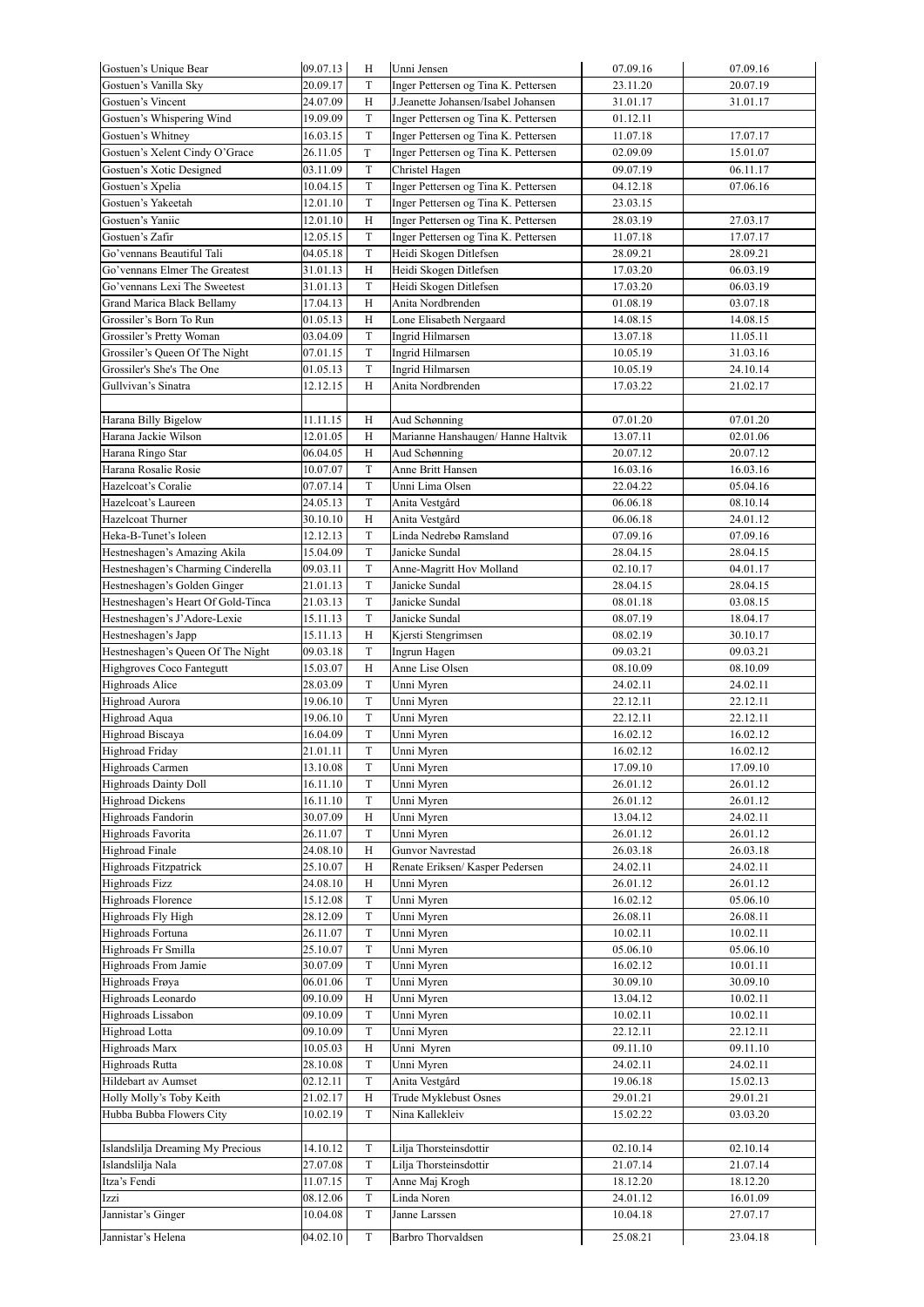| Jannistar's Jackpot                               | 22.05.12             | T                           | Janne Larssen                          | 20.03.18             | 20.03.18             |
|---------------------------------------------------|----------------------|-----------------------------|----------------------------------------|----------------------|----------------------|
| Jannistar's Joker                                 | 22.05.12             | $\mathcal T$                | Janne Larssen                          | 27.03.18             | 27.03.18             |
| Jannistar's Mamma Mia                             | 30.12.13             | $\rm T$                     | Janne Larssen                          | 19.09.17             | 19.09.17             |
| Jannistar's Naughty Nadine                        | 25.05.14             | T                           | Janne Larssen                          | 02.08.18             | 02.08.18             |
| Jet-Set Bonitos Companeros                        | 09.08.05             | $\mathcal T$                | Unni Myren                             | 17.09.10             | 17.09.10             |
| Jolly Joker Du Chateau Noblesse                   | 01.05.12             | $\mathbf T$                 | Annette Bakken Stokka                  | 06.03.20             | 15.05.14             |
| Jomatok Barks Magica De Spell                     | 08.05.12             | $\mathcal T$                | Martha Enge                            | 04.04.16             | 04.04.16             |
| Jomatok Cool Coffee Chocolate                     | 13.01.14             | $\mathcal T$                | Martha Enge                            | 04.04.16             | 04.04.16             |
| JuCi En Vouge                                     | 12.12.06             | $\mathbf T$                 | Aina Rudshaug                          | 03.03.09             | 28.02.08             |
| Jørsi's Billy Twice                               | 01.02.15             | H                           | Turid Hagen                            | 05.12.17             | 09.02.16             |
| Jørsi's Doffen                                    |                      | H                           | Inger Pettersen og Tina K. Pettersen   | 06.10.17             | 10.08.15             |
|                                                   | 03.11.11             |                             |                                        |                      |                      |
| Jørsi's Eternity                                  | 27.05.04             | $\rm T$                     | Unni Lima Olsen                        | 11.07.16             | 24.08.05             |
| Jørsi's Faith                                     | 22.04.01             | $\rm T$                     | Tone Margrethe Sand                    | 10.04.14             | 16.02.07             |
| Jørsi's Fine Old Brandy                           | 09.05.09             | H                           | Liv Anne Klubben                       | 11.10.16             | 15.02.16             |
| Jørsi's Heldiggris                                | 13.10.03             | H                           | Tina Lindnes/ Liv Anne Klubben         | 14.01.13             | 14.11.04             |
| Jørsi's Høstsol                                   | 29.08.13             | $\rm T$                     | Åse-Kristine Warberg                   | 15.08.14             | 15.08.14             |
| Jørsi's Jingle Bell Rock                          | 16.12.13             | $\rm T$                     | Liv Anne Klubben                       | 25.07.17             | 25.07.17             |
| Jørsi's Juleglede                                 | 24.12.99             | T                           | Turid I og Einar Magne Goa             | 08.01.07             | 08.01.07             |
| Jørsi's Just Nita                                 | 15.09.99             | T                           | Turid I og Einar Magne Goa             | 24.07.09             | 24.07.09             |
| Jørsi's Karamell                                  | 21.05.04             | $\rm T$                     | <b>Bente Barane</b>                    | 24.08.09             | 21.05.08             |
| Jørsi's Maggie                                    | 20.06.11             | $\rm T$                     | Liv Anne Klubben                       | 04.09.17             | 13.12.13             |
| Jørsi's Magic Girl                                | 31.08.09             | $\mathcal T$                | Unni Lima Olsen                        | 11.03.19             | 14.01.11             |
| Jørsi's Magic Boy                                 | 31.08.09             | H                           | Unni Lima Olsen                        | 15.04.15             | 15.04.15             |
|                                                   |                      |                             |                                        |                      |                      |
| Jørsi's Making Magic                              | 03.08.15             | $\mathbf T$                 | <b>Bente Brænden</b>                   | 14.03.19             | 14.03.19             |
| Jørsi's Melting Kiss                              | 18.05.10             | $\rm T$                     | Unni Lima Olsen                        | 14.02.18             | 30.07.12             |
| Jørsi's Maysi Kaysi                               | 01.05.08             | $\rm T$                     | Tina og Anne Beth Lindnes              | 14.09.16             | 05.07.10             |
| Jørsi's Ocean Driver                              | 11.05.08             | H                           | Marianne Hanshaugen                    | 05.07.11             | 13.07.09             |
| Jørsi's Pluto                                     | 28.12.06             | H                           | Hilde Haugstad                         | 17.01.08             | 17.01.08             |
| Jørsi's Sunniva                                   | 01.10.11             | T                           | Liv Anne Klubben                       | 25.06.15             | 25.03.14             |
| Jørsi's Søtest                                    | 28.08.15             | T                           | Liv Anne Klubben                       | 12.03.18             | 12.03.18             |
| Jørsi's Tullamore Dew                             | 09.05.09             | $\mathcal T$                | Liv Anne Klubben                       | 21.03.16             | 11.08.11             |
| Jørsi's Vote For Me                               | 01.11.08             | H                           | Aina Rudshaug                          | 19.04.18             | 02.07.10             |
| Jørsi's Wish Me Luck                              | 04.05.12             | T                           | HanneCathrine<br>Fagerland/Liv<br>Anne | 17.02.16             | 17.02.16             |
|                                                   |                      |                             | Klubben                                |                      |                      |
|                                                   |                      |                             |                                        |                      |                      |
| Kamomille Just A Rose                             | 13.03.11             | $\mathcal T$                | Svein Egil og Sissel Ås                | 01.09.17             | 24.06.14             |
| Karamell Bonitos Companeros                       | 28.09.05             | H                           | Turid I og Einar Magne Goa             | 09.11.10             | 09.11.10             |
|                                                   | 14.03.12             | $\mathcal T$                | Jan Egil Ødegård                       | 20.08.18             | 12.05.15             |
|                                                   |                      |                             |                                        |                      |                      |
| Kejsaren av Kina Lady Jane                        |                      |                             |                                        |                      |                      |
| Kenidita's Oleana                                 | 01.09.06             | $\mathcal T$                | Torhild Olsson                         | 01.07.09             | 28.04.08             |
| Kenidita's Penny Lane                             | 13.06.07             | $\mathcal T$                | Torhild Olsson                         | 03.08.10             | 06.05.09             |
| Kenidita's Ulrikke                                | 16.08.08             | $\mathcal T$                | Ingunn Rossevatn                       | 01.02.11             | 01.02.11             |
| Kine's Olida                                      | 03.11.15             | $\rm T$                     | Bente M. Aamodt                        | 21.01.22             | 27.11.19             |
| Kirby's James                                     | 10.08.10             | Н                           | Kirsti Sigbjørnsen                     | 17.08.12             | 17.08.12             |
| Kirby's Proud Pearl                               | 10.09.14             | T                           | Kirsten Irene Garberg                  | 21.09.21             | 15.10.15             |
| Kirby's Velvet Dalia                              | 13.04.18             | T                           | Kirsten Irene Garberg                  | 13.04.21             | 03.06.19             |
| Kirby's Velvet Debbie                             | 13.04.18             | T                           | Kirsten Irene Garberg                  | 13.04.21             | 03.06.19             |
| Knattings Glorious Chadwick                       | 29.05.14             | H                           | Kristin Hjelde                         | 18.01.18             | 26.05.15             |
| Knerten                                           | 06.10.10             | H                           | Kristin Bakkan                         | 19.04.12             | 19,04,12             |
|                                                   |                      |                             |                                        |                      |                      |
| Krokhaug's Black Essence                          | 13.11.06             | $\mathcal T$<br>$\mathbf T$ | Marianne Hanshaugen                    | 13.07.11             | 21.05.08             |
| Krokhaug's Charamell Story                        | 31.05.06             |                             | Marianne Hanshaugen                    | 13.07.11             | 06.08.07             |
| Krokhaug's Cutiepie                               | 18.07.17             | $\mathbf T$                 | Marianne Hanshaugen                    | 06.08.18             | 06.08.18             |
| Krokhaug's Faithful                               | 14.06.07             | T                           | Marianne Hanshaugen                    | 13.07.11             | 15.10.08             |
| Krokhaug's Genuine Gentleman                      | 30.07.07             | H                           | Elsa Fjeld Haraldsvik                  | 17.08.11             | 28.09.09             |
| Krokhaug's Grace Kelly                            | 30.07.07             | $\mathbf T$                 | Marianne Hanshaugen                    | 13.07.11             | 07.01.09             |
| Krokhaugs's Jackpot                               | 29.09.08             | H                           | Elin Zimmermann                        | 20.03.12             | 20.03.12             |
| Krokhaug's Kind As I Am                           | 05.02.09             | T                           | Marianne Hanshaugen                    | 13.07.11             | 13.07.11             |
| Krokhaug's Lost Memories                          | 31.05.09             | T                           | Veronica Åsgård                        | 12.02.13             | 12.02.13             |
| Krokhaug's Miss Hemlock                           | 07.06.09             | $\mathbf T$                 | Marianne Hanshaugen                    | 06.08.18             | 06.08.18             |
| Krokhaug's New Candy                              | 14.09.09             | $\mathbf T$                 | Hilde Aspen                            | 24.09.12             | 24.09.12             |
| Krokhaug's Pride Gabrielle                        | 30.07.07             | $\mathbf T$                 | Marit Myrhaug                          | 15.10.13             | 16.09.09             |
| Krokhaug's Pure Soul                              | 15.07.10             | $\mathbf T$                 | Marianne Hanshaugen                    | 06.08.18             | 06.08.18             |
| Krokjordets Mira                                  | 19.07.17             | $\mathbf T$                 | Elin Merete Reinfjell                  | 21.07.20             | 21.07.20             |
| Krokjordets Turte                                 | 19.07.17             | $\rm T$                     | Ingrun Hagen                           | 21.07.20             | 06.11.18             |
|                                                   | 07.06.13             | T                           |                                        | 30.09.20             |                      |
| Kvadriga's A Touch Of Happiness                   |                      | H                           | Ellen Øgård                            |                      | 16.02.15             |
| Kvadriga's A Touch Of Love                        | 07.06.13             |                             | Torill Undheim                         | 02.09.20             | 15.10.14             |
| Kvadriga's Cupcake                                | 29.11.12             | T                           | Torill Undheim                         | 11.03.15             | 11.03.15             |
| Kvadriga's Dancing Queen                          | 24.01.09             | T                           | Torill Undheim                         | 16.09.15             | 13.01.11             |
| Kvadriga's Elvis Presleyson                       | 03.07.11             | H                           | Torill Undheim                         | 06.07.15             | 09.08.13             |
| Kvadriga's Extra                                  | 25.08.13             | $\mathbf T$                 | Torill Undheim                         | 09.02.18             | 15.10.14             |
| Kvadriga's Eye Candy<br>Kvadriga's Fairytale Wish | 25.08.10<br>06.11.10 | T<br>T                      | Berit Dalane<br>Torill Undheim         | 25.06.20<br>06.07.15 | 27.06.17<br>23.01.13 |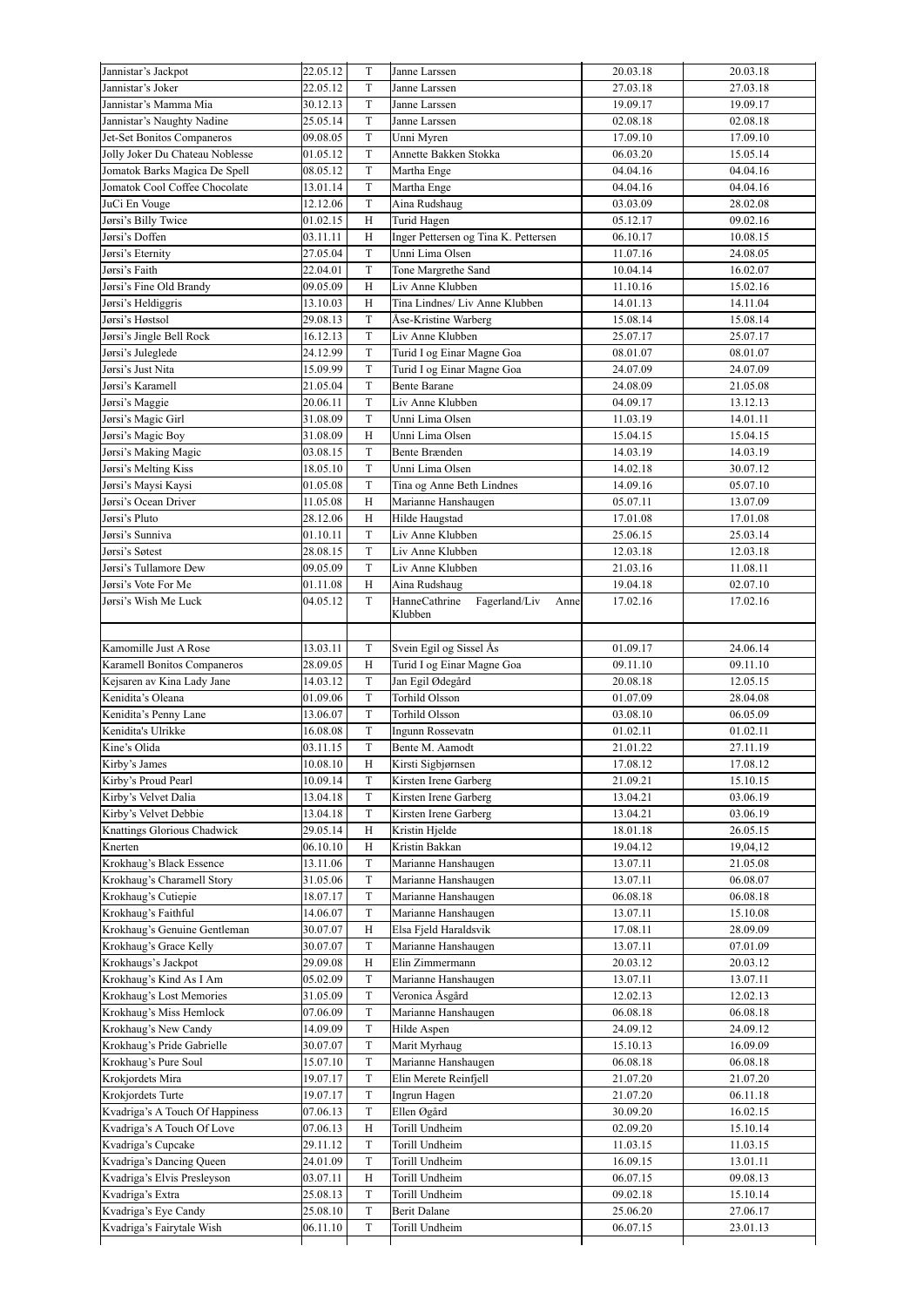| Kvadriga's Heart Of Gold            | 24.04.10 | T            | Torill Undheim                       | 08.07.20 | 13.01.11 |
|-------------------------------------|----------|--------------|--------------------------------------|----------|----------|
| Kvadriga's Hulda Garborg            | 28.11.15 | T            | Torill Undheim                       | 07.01.20 | 29.09.17 |
| Kvadriga's Made With Charm          | 25.09.18 | T            | Torill Undheim                       | 13.12.21 |          |
| Kvadriga's Magic Fairytale          | 18.11.11 | T            | Unni Lima Olsen                      | 19.11.14 | 19.11.14 |
| Kvadriga's It's Raining Man         | 26.11.11 | H            | Torill Undheim                       | 06.07.15 | 19.11.12 |
| Kvadriga's Last Chance              | 24.08.15 | H            | Unni Lima Olsen                      | 06.09.21 | 23.03.17 |
| Kvadriga's Last Touch               | 24.08.15 | $\mathbf T$  | Torill Undheim                       | 15.09.21 | 29.09.17 |
| Kvadriga's Lucia                    | 13.12.10 | T            | Torill Undheim                       | 29.09.17 | 15.09.16 |
| Kvadriga's Made With Charm          | 25.09.18 | T            | Torill Undheim                       | 08.07.20 | 08.07.20 |
| Kvadriga's Mr. X                    | 27.11.18 | H            | Torill Undheim                       | 13.12.21 | 08.07.20 |
| Kvadriga's Pure Gold                | 14.06.15 | $\mathbf T$  | Torill Undheim                       | 04.07.18 | 15.09.16 |
| Kvadriga's Royal Black Captain      | 07.10.06 | H            | Torill Undheim                       | 15.09.16 | 17.04.08 |
|                                     |          | T            | Torill Undheim                       | 23.01.13 |          |
| Kvadriga's Royal First Lady         | 07.10.06 |              |                                      |          | 15.09.08 |
| Kvadriga's Schiphol Crier           | 11.12.08 | T            | Anita B. Meling                      | 26.02.16 | 26.02.16 |
| Kvadriga's Singing In The Rain      | 26.02.08 | T            | Torill Undheim                       | 28.10.15 | 04.09.10 |
| Kvadriga's Twilight                 | 17.10.13 | $\mathbf T$  | Torill Undheim                       | 15.09.16 | 15.10.14 |
| Kvasselvbakken's Adelia             | 18.06.08 | T            | <b>Bjørg Marit Hobberstad</b>        | 29.09.09 | 29.09.09 |
| Kvasselvbakken's Andrine            | 18.06.08 | T            | Bjørg Marit Hobberstad               | 29.09.09 | 29.09.09 |
| Kvasselvbakken's Odin Warrior's Son | 13.04.06 | $\, {\rm H}$ | <b>Bjørg Marit Hobberstad</b>        | 10.07.08 | 15.10.07 |
| Kystcavalierens Anemone             | 21.04.17 | $\mathcal T$ | Unni Myrset                          | 27.08.21 | 20.02.19 |
| Kystienta's Eros                    | 28.10.13 | H            | Unni Jensen                          | 31.01.17 | 31.01.17 |
| Kystjenta's Frøya                   | 28.10.13 | T            | Grethe Yddal                         | 15.03.19 | 09.03.18 |
| Kystjenta's Karlson På Taket        | 09.06.18 | H            | Sissel Kråkås                        | 11.11.21 | 11.11.21 |
| Kystjenta's Tjorven                 | 09.06.18 | T            | Grethe Yddal                         | 22.09.21 | 04.05.21 |
|                                     |          |              |                                      |          |          |
| Langlidalen's Kaya                  | 11.10.10 | T            | Gunn Laila Skårild                   | 04.02.13 | 04.02.13 |
| Langlidalen's Mie                   | 19.04.10 | T            | Anne-Magrit Hov Molland              | 17.10.18 | 17.10.18 |
| Larad'oros Kimberly                 | 14.05.02 | T            | Sonja og Rolf Vetrhus                | 28.06.10 |          |
| Larad'oros Mister Muffin            |          |              |                                      |          |          |
|                                     | 10.11.02 | Η            | Sonja og Rolf Vetrhus                | 28.06.10 |          |
| Larad'oros My Girl Lollipop         | 09.08.05 | T            | Sonja og Rolf Vetrhus                | 28.06.10 |          |
| Larad'oros Snow Flakes              | 07.12.10 | $\mathcal T$ | Lisbeth Granbakk Bjerkeng            | 12.03.18 | 28.10.13 |
| Larad'oros Sparkling Linus          | 20.11.08 | H            | Tone K. Kolpus                       | 05.07.17 | 13.02.12 |
| L'a-zuma Amazing Izabella           | 29.02.12 | T            | Elin Marie Moen                      | 17.07.18 | 14.03.17 |
| L'a-zuma Milano                     | 23.05.15 | H            | Silje Lauveng                        | 27.09.21 |          |
| Lazycroft's Becharmed               | 31.08.06 | T            | Kari Skarpsno                        | 21.03.12 | 04.09.08 |
| Lazycroft's I'm No Angel            | 17.08.05 | H            | <b>Inger Pettersen</b>               | 02.07.09 | 02.07.09 |
| Liane's Best Selection              | 23.12.11 | H            | Inger Pettersen og Tina K. Pettersen | 27.03.18 | 28.03.17 |
| Liane's Bon Jovi                    | 23.05.14 | Η            | <b>Inger Pettersen</b>               | 10.08.21 | 22.07.19 |
| Liane's Mr. President               | 26.09.05 | H            | Inger Pettersen og Tina K. Pettersen | 26.09.08 | 26.09.08 |
| Liane's Pretty Belinda              | 20.06.06 | T            | Aina Rudshaug                        | 08.09.09 | 29.08.07 |
| Libitri's Heidi                     | 03.05.03 | T            | Marianne Hanshaugen                  | 15.07.10 | 25.01.05 |
| Liljeskogens A Gift Of Amaryllis    | 21.06.15 | $\mathbf T$  | Veronika Valovska                    | 30.01.19 | 30.01.19 |
| Liljeskogens A Scent Of Heather     | 24.05.15 | T            | Eva Førlandsås                       | 25.05.22 | 12.06.19 |
| Liljeskogens A Scent Of Salvia      | 24.05.15 | T            | Janicke Sundal                       | 04.09.18 | 04.09.18 |
|                                     |          |              |                                      |          |          |
| Liljeskogens Autumn Amaryllis       | 17.11.01 | T            | Eva Førlandsås                       | 15.04.09 | 18.11.03 |
| Liljeskogens Autumn Azalea          | 17.11.01 | T            | Eva Førlandsås                       | 27.05.10 | 27.05.10 |
| Liljeskogens Baronesse Naranja      | 25.09.16 | T            | Eva Førlandsås/ Lea Flensborg        | 05.11.21 | 05.11.21 |
| Liljeskogens Be My Bamboo           | 20.07.16 | Η            | Eva Førlandsås                       | 06.08.21 | 21.01.20 |
| Liljeskogens Be My Lancelot         | 20.07.16 | Η            | Lise Ueland                          | 20.08.19 | 05.02.19 |
| Liljeskogens Bergamot               | 23.05.09 | Η            | Solfrid Skålevik                     | 03.03.15 | 03.03.15 |
| Liljeskogens Bonito Baldrian        | 05.08.03 | Η            | Eva Førlandsås                       | 10.08.12 | 10.08.12 |
| Liljeskogens Bluebell               | 23.05.09 | T            | Eva Førlandsås/ Gunn Severinsen      | 28.11.18 | 28.11.18 |
| Liljeskogens Bring Me Rose Of Gold  | 01.10.16 | T            | Eva Førlandsås / Lea Flensborg       | 05.11.21 | 05.11.21 |
| Liljeskogens Captain's Gloxinia     | 11.05.17 | T            | Eva Førlandsås                       | 12.05.22 | 14.05.19 |
| Liljeskogens Caramella Plum         | 02.05.17 | T            | Tonje Bowen Dahl                     | 01.07.20 | 14.05.19 |
| Liljeskogens Classic Camille        | 10.08.03 | T            | Gunn Severinsen                      | 27.01.09 | 27.01.09 |
| Liljeskogens Classic Coffee         | 10.08.03 | Η            | Eva Førlandsås                       | 09.09.13 | 09.09.13 |
| Liljeskogens Clementine             | 06.05.17 | T            | Eva Førlandsås                       | 12.05.22 | 16.12.21 |
| Liljeskogens Dedicated Hollyhock    | 14.05.18 | Н            | Eva Førlandsås                       | 17.11.21 | 13.01.20 |
| Liljeskogens Dedicated Jasmine      | 14.05.18 | T            | Eva Førlandsås                       | 25.05.22 | 01.03.22 |
| Liljeskogens Dream O'Dewberry       | 29.02.04 | Н            | Eva Førlandsås                       | 01.03.12 | 01.03.12 |
| Liljeskogens Dream Rose             | 11.10.09 | T            | Eva Førlandsås                       | 26.11.14 | 26.11.14 |
|                                     |          |              |                                      |          |          |
| Liljeskogens Elegant Anise          | 04.01.19 | T            | Taj Biller                           | 18.02.22 |          |
| Liljeskogens Elegant Cassia         | 04.01.19 | T            | Eva Førlandsås                       | 05.01.22 | 09.12.21 |
| Liljeskogens Eminent Eclaire        | 09.05.04 | T            | Eva Førlandsås                       | 09.05.11 | 27.05.10 |
| Liljeskogens Empress Rosalinde      | 20.10.19 | T            | Eva Førlandsås                       | 17.11.21 | 17.11.21 |
| Liljeskogens Esteticka Vanilka      | 12.05.19 | T            | Eva Førlandsås /Berland/Langeland    | 16.05.22 | 27.05.20 |
| Liljeskogens Fabulous Fairyrose     | 12.09.04 | T            | Ellen Enger Müller                   | 24.09.10 | 26.08.10 |
| Liljeskogens Fancy Viva La Rosa     | 09.02.20 | T            | Eva Førlandsås                       | 21.02.22 | 09.04.21 |
| Liljeskogens Fantasy Rose           | 30.07.10 | T            | Tonje Bowen Dahl                     | 29.07.14 | 29.07.14 |
| Liljeskogens Forsythia              | 28.06.20 | T            | Taj Biller/Eva Førlandsås            | 28.06.21 | 28.06.21 |
|                                     |          |              |                                      |          |          |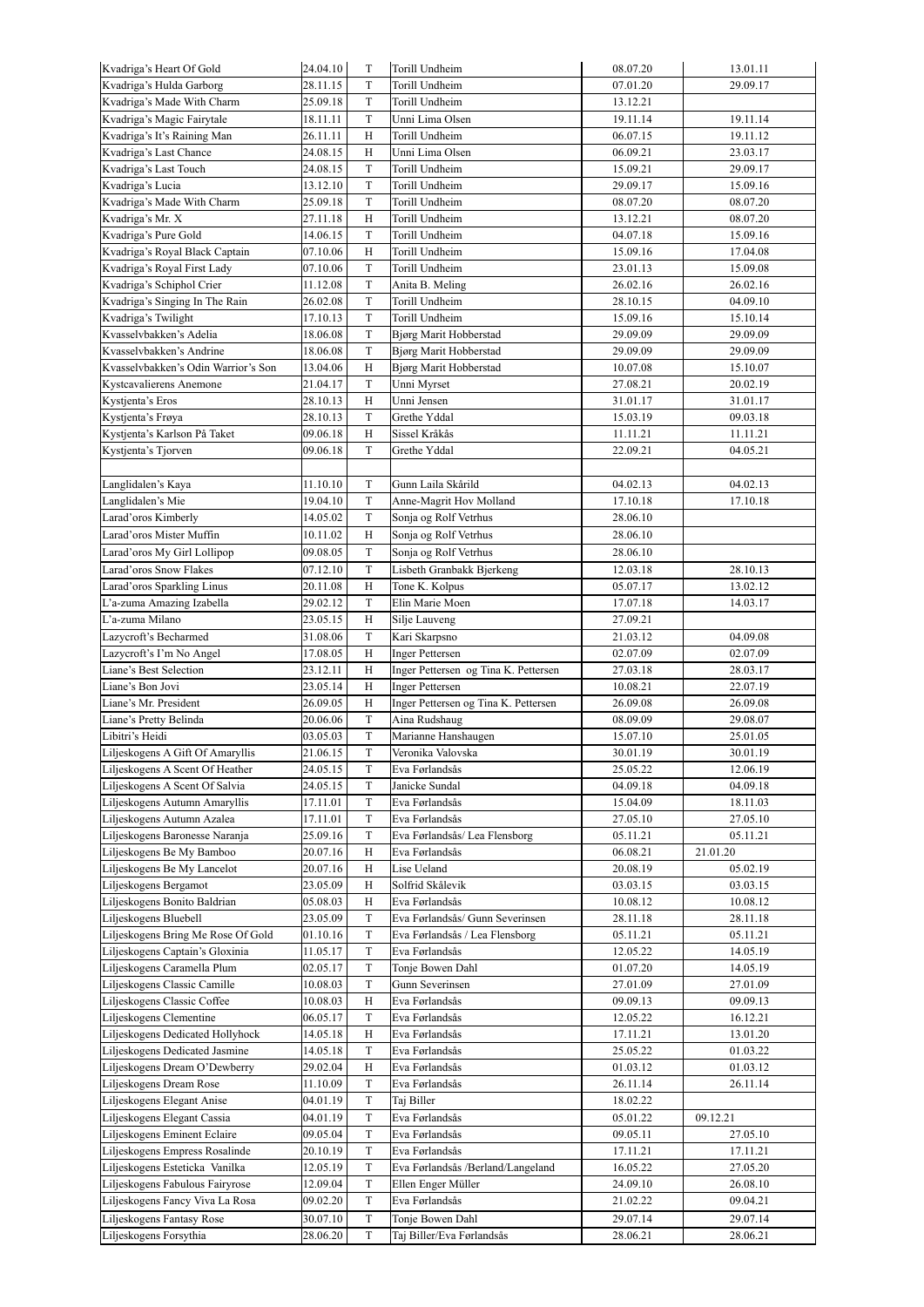| Liljeskogens Gloxinia The Dame       | 26.11.10 | T           | Eva Førlandsås                | 27.11.19 | 27.11.19 |
|--------------------------------------|----------|-------------|-------------------------------|----------|----------|
| Liljeskogens Goldwine King Of Rohan  | 26.11.10 | Н           | Eva Førlandsås                | 09.05.19 | 09.05.19 |
| Liljeskogens Gorgeous Glorylily      | 23.11.04 | T           | Eva Førlandsås                | 26.11.14 | 26.11.14 |
| Liljeskogens Graceful Keeya          | 05.12.20 | T           | Eva Førlandsås                | 09.12.21 | 09.12.21 |
| Liljeskogens Hiawatha Honeysuckle    | 06.05.05 | T           | Eva Førlandsås                | 12.06.17 | 12.06.17 |
| Liljeskogens Hollywood Pepper        | 29.11.10 | T           | Gunn Laila Olsrød             | 29.07.19 | 29.07.19 |
| Liljeskogens Irresistible Rose       | 09.04.11 | T           | Eva Førlandsås                | 18.03.19 | 05.06.18 |
| Liljeskogens Jamaica Plum            | 31.12.11 | T           | Anita B. Meling               | 05.05.20 | 26.02.16 |
| Liljeskogens Jasmina The Dancer      | 31.12.11 | T           | Gunn Laila Olsrød             | 27.07.19 | 27.07.19 |
| Liljeskogens Johnie's Red Rose       | 31.12.11 | $\mathbf T$ | Eva Førlandsås                | 22.01.18 | 22.01.18 |
| Liljeskogens Jubilee Junglequeen     | 18.08.05 | T           | Eva Førlandsås                | 16.12.10 | 26.08.10 |
| Liljeskogens Karisma Kelly           | 25.08.05 | T           | Eva Førlandsås                | 25.09.19 | 25.09.19 |
|                                      |          |             |                               |          |          |
| Liljeskogens Karisma Kingcup         | 25.08.05 | Н           | Eva Førlandsås                | 28.08.17 | 28.08.17 |
| Liljeskogens Karismatic Ayana        | 01.05.09 | T           | Lea Flensborg                 | 05.06.18 | 05.06.18 |
| Liljeskogens Lady Of Roses           | 21.01.09 | T           | Eva Førlandsås                | 21.01.20 | 21.01.20 |
| Liljeskogens Lady Of The Wood        | 07.01.12 | $\mathbf T$ | Eva Førlandsås                | 09.04.21 | 21.01.20 |
| Liljeskogens Legolas Greenleaf       | 07.01.12 | Н           | Turid Hagen                   | 18.04.17 | 02.03.15 |
| Liljeskogens Mirasol                 | 10.09.08 | T           | Eva Førlandsås                | 16.09.15 | 16.09.15 |
| Liljeskogens Orlando Goldleaf        | 22.09.12 | H           | Eva Førlandsås                | 29.06.20 | 25.09.19 |
| Liljeskogens Ornated Oceanlily       | 25.08.06 | T           | Eva Førlandsås                | 26.09.18 | 26.09.18 |
| Liljeskogens Ornated Oliver          | 25.08.06 | Н           | Eva Førlandsås                | 23.02.18 | 23.02.18 |
| Liljeskogens Pretty Plum             | 17.11.12 | T           | Tonje Bowen Dahl              | 08.03.18 | 12.06.17 |
| Liljeskogens Prince Of Lilacs        | 21.01.09 | Н           | Annette Bakken                | 21.01.16 | 22.08.12 |
| Liljeskogens Queen-Apple             | 07.02.07 | T           | Linn Forland Thorvaldsen      | 25.07.12 | 25.07.12 |
|                                      |          |             |                               |          |          |
| Liljeskogens Queen-Lily              | 07.02.07 | T           | Janicke Sundal                | 10.04.14 | 10.04.14 |
| Liljeskogens Queen-Peach             | 07.02.07 | T           | Gunn Grundvåg                 | 04.03.09 | 04.03.09 |
| Liljeskogens Rowyn The Flower King   | 18.02.13 | Н           | Eva Førlandsås                | 26.02.19 | 26.02.19 |
| Liljeskogens Simsim                  | 10.03.13 | Н           | Inger Margrethe Dahl          | 29.07.14 | 29.07.14 |
| Liljeskogens Summer Shanna           | 15.06.07 | T           | Reni Hindenes                 | 12.06.13 | 12.06.13 |
| Liljeskogens Thalia                  | 17.09.13 | T           | Eva Førlandsås                | 24.11.21 | 24.11.21 |
| Liljeskogens Umera Umber-Rose        | 07.01.08 | T           | Eva Førlandsås                | 22.01.18 | 22.01.18 |
| Liljeskogens Victory Valonia         | 24.03.08 | T           | Lea Flensborg                 | 28.03.11 | 30.03.10 |
| Lindeallèen's Fairy Tale             | 28.07.15 | T           | Torild Liland                 | 15.09.21 | 17.10.17 |
| Lindealléen's Go For It              | 28.05.17 | T           | Torild Liland                 | 30.03.22 | 19.01.21 |
| Linjato Disco Diva                   | 26.08.06 | T           | Berit Nyborg                  | 01.02.12 | 28.11.08 |
| Linjato Northern Soul                | 26.08.06 | Н           | Berit Nyborg                  | 01.02.12 | 13.11.07 |
|                                      |          |             |                               |          |          |
| Lishouse Choice Of An Excellent Star | 27.02.20 | Н           | Lene Aspås                    | 10.05.21 | 10.05.21 |
| Lishouse Choice Of Excellence        | 18.04.16 | $\mathbf T$ | Lise Gran-Heniksen            | 09.06.20 | 09.06.20 |
| Lishouse Diamond Desire              | 09.01.17 | T           | Lise Gran-Heniksen            | 29.04.19 | 29.04.19 |
| Lishouse Diamond Dynasty             | 09.01.17 | T           | Lise Gran-Heniksen            | 16.12.20 | 29.04.19 |
| Lishouse Double Diamond              | 18.09.14 | T           | Lise Gran-Henriksen           | 21.12.20 | 23.05.18 |
| Lishouse Double Dreams               | 18.05.17 | T           | Lise Gran-Henriksen           | 25.11.20 | 26.06.18 |
| Lishouse Joy Of Stars                | 12.12.18 | T           | Lise Gran-Henriksen           | 05.04.22 | 05.04.22 |
| Lishouse Joy Of Style                | 12.12.18 | T           | Lise Gran-Henriksen           | 05.04.22 | 05.04.22 |
| Lishouse Keep In Touch               | 04.12.17 | T           | Lise Gran-Henriksen           | 16.12.20 | 16.12.20 |
| <b>Lishouse Morning Memory</b>       | 12.08.13 | T           | Lise Gran-Henriksen           | 07.11.19 | 07.11.19 |
| <b>Lishouse Sweet Dreams</b>         | 15.12.13 | T           | Lise Gran-Henriksen           | 16.12.20 | 29.04.19 |
|                                      |          |             |                               |          | 15.08.18 |
| <b>Lishouse Sweet Emotion</b>        | 15.12.13 | Н           | Morten Frimann                | 18.12.20 |          |
| Lishouse Sweet Surrender             | 15.12.13 | Н           | Lise Gran-Henriksen           | 25.09.17 | 25.09.17 |
| Lishouse What A Choice               | 18.04.16 | T           | Lise Gran-Henriksen           | 09.06.20 | 09.06.20 |
| Loevhoejs Dirty Diana                | 20.09.13 | T           | Aina Rudshaug                 | 20.05.20 |          |
| Lomseggen's Lovely Nelia             | 27.04.15 | T           | Elise H. Dahl                 | 10.12.20 | 10.12.20 |
| Longbody's Kennedy Klan              | 22.07.13 | Н           | Anita Nordbrenden             | 31.10.19 | 21.11.14 |
| Longbody's Ruby Rooster              | 09.06.05 | Н           | Aina Rudshaug                 | 21.07.09 | 09.06.06 |
| Loranka's Diamond Star               | 16.05.05 | T           | Torhild Olsson                | 28.07.10 | 09.02.07 |
| Loranka's Peace of Heaven            | 12.04.08 | T           | Kari Skarpsno                 | 26.03.12 | 29.09.10 |
| Lotta                                | 22.05.06 | T           | Eli Kullungstad               | 09.09.09 | 09.09.09 |
| Lotta                                | 14.01.09 | T           | Bente S. Bakken               | 19.05.16 | 19.05.16 |
| Lucie                                | 24.08.05 | $\mathbf T$ | Berit S Hole                  | 06.05.09 |          |
|                                      |          |             |                               |          |          |
| Lustralabben's Allison               | 06.10.13 | $\mathbf T$ | Anne-Magrit Hov Molland       | 28.02.22 | 17.10.18 |
| Lustralabben's Bernadette            | 17.03.15 | T           | Anne-Magrit Hov Molland       | 28.02.22 | 17.10.18 |
|                                      |          |             |                               |          |          |
| Madlenka Z Vrchu Kralu               | 18.10.09 | T           | Unni Myren                    | 22.12.11 | 22.12.11 |
| Magic Charm's Ambition               | 26.12.18 | T           | Unni Lima Olsen               | 08.07.21 | 04.06.20 |
| Magic Charm's Andrea                 | 25.12.03 | $\mathbf T$ | Bjørg Marit Hobberstad        | 29.09.09 | 29.12.05 |
| Magic Charm's Ballerina              | 22.12.06 | T           | <b>Bjørg Marit Hobberstad</b> | 10.07.08 | 10.07.08 |
|                                      |          |             |                               |          |          |
| Magic Charm's Between The Buttons    | 28.12.11 | Н           | Unni Lima Olsen               | 04.06.20 | 15.08.13 |
| Magic Charm's Blow A Kiss            | 28.04.11 | T           | Unni Lima Olsen               | 23.03.17 | 23.03.17 |
| Magic Charm's Brasilia               | 04.06.14 | T           | Unni Lima Olsen               | 01.02.16 | 01.02.16 |
| Magic Charm's Bright Light           | 28.04.13 | T           | Unni Lima Olsen               | 21.05.19 | 29.06.15 |
| Magic Charm's Busy Being Fabulous    | 14.05.15 | Н           | Jill Jeanette Johansen        | 21.07.20 | 30.05.18 |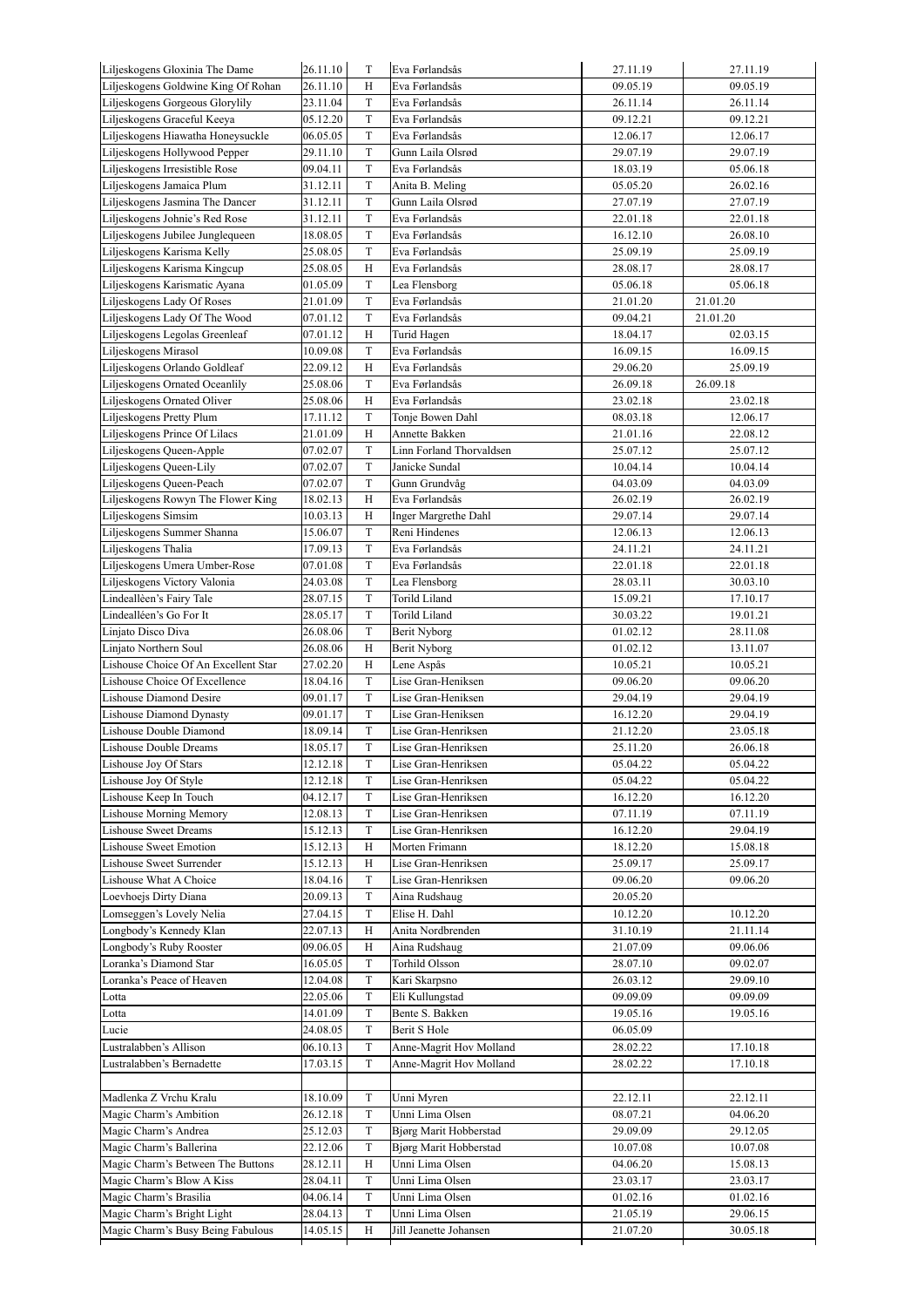| Magic Charm's Button's N Bow        | 28.12.11 | T           | Unni Lima Olsen                      | 31.08.16 | 19.05.15 |
|-------------------------------------|----------|-------------|--------------------------------------|----------|----------|
| Magic Charm's Catch Me If You Can   | 29.01.17 | T           | Unni Lima Olsen                      | 24.02.21 | 14.02.18 |
| Magic Charm's Colepepper            | 23.05.10 | Н           | Unni Lima Olsen                      | 06.04.16 | 27.09.11 |
| Magic Charm's Dixon                 | 23.12.09 | Н           | Karolina Wörlund                     | 21.08.17 | 13.02.15 |
| Magic Charm's Do Re Me              | 16.07.16 | T           | Unni Lima Olsen                      | 02.09.20 | 14.02.18 |
| Magic Charm's Eleanor               | 17.07.14 | T           | Unni Lima Olsen                      | 16.09.21 | 05.12.16 |
| Magic Charm's Eliana                | 17.07.14 | T           | Ellen Øgård                          | 30.09.20 | 08.05.19 |
| Magic Charm's Ethan                 | 17.07.14 | Н           | Unni Lima Olsen                      | 20.07.18 | 01.02.16 |
|                                     | 22.12.09 | T           | Unni Lima Olsen                      | 14.02.18 | 10.05.11 |
| Magic Charm's Evelina               |          |             |                                      |          |          |
| Magic Charm's Exellent Choice       | 28.06.20 | T           | Unni Lima Olsen                      | 16.09.21 | 16.09.21 |
| Magic Charm's Fallon                | 05.06.10 | T           | Unni Lima Olsen                      | 10.07.20 | 19.11.12 |
| Magic Charm's Fantasia              | 28.12.07 | T           | Unni Lima Olsen                      | 06.01.14 | 15.04.10 |
| Magic Charm's Fashion               | 28.12.07 | Н           | Inger Pettersen og Tina K. Pettersen | 28.03.19 | 27.03.17 |
| Magic Charm's Fawn                  | 01.05.10 | T           | Unni Lima Olsen                      | 12.10.18 | 30.07.12 |
| Magic Charm's Feliciano             | 23.11.13 | H           | Unni Lima Olsen                      | 04.06.20 | 07.04.15 |
| Magic Charm's Flame Of Fame         | 04.11.11 | T           | Unni Lima Olsen                      | 12.02.19 | 27.10.14 |
| Magic Charm's Genevieve             | 16.09.06 | T           | Torhild Olsson                       | 17.09.10 | 11.06.08 |
| Magic Charm's Haidee                | 09.06.18 | T           | Unni Lima Olsen                      | 05.06.19 | 05.06.19 |
| Magic Charm's Harmonie              | 09.06.18 | T           | Unni Lima Olsen                      | 08.07.21 | 05.06.19 |
| Magic Charm's Hey Honey             | 04.07.11 | T           | Unni Lima Olsen                      | 02.01.20 | 10.02.16 |
|                                     | 26.12.18 | T           | Unni Lima Olsen                      |          |          |
| Magic Charm's High Five             |          |             |                                      | 08.07.20 | 08.07.20 |
| Magic Charm's Hot Choice            | 03.06.17 | Н           | Unni Lima Olsen                      | 08.07.21 | 08.08.18 |
| Magic Charm's Hot Design            | 03.06.17 | T           | Unni Lima Olsen                      | 02.11.21 | 21.09.18 |
| Magic Charm's Hot Spice             | 03.06.17 | Н           | Unni Lima Olsen                      | 02.11.21 | 08.08.18 |
| Magic Charm's It's Only Love        | 04.07.11 | T           | Unni Lima Olsen                      | 16.09.15 | 08.03.13 |
| Magic Charm's Jason Bourne          | 08.06.16 | Н           | Line Nordby                          | 05.10.21 | 11.12.18 |
| Magic Charm's Julian                | 18.01.09 | Н           | Unni Lima Olsen                      | 08.02.10 | 08.02.10 |
| Magic Charm's Juliet                | 21.08.05 | T           | Unni Lima Olsen                      | 17.08.15 | 14.04.11 |
| Magic Charm's Kasandra              | 16.02.15 | T           | Unni Lima Olsen                      | 18.02.22 | 23.03.17 |
| Magic Charm's La Dance              | 08.12.07 | T           | Aina Rudshaug                        | 06.04.09 | 09.02.09 |
| Magic Charm's Lara                  | 08.03.18 | T           | Tonje Thorshaug                      | 19.05.22 | 16.11.20 |
| Magic Charm's Let's Dance           | 20.10.12 | T           | Unni Lima Olsen                      | 04.04.19 | 19.05.15 |
| Magic Charm's Lexie                 | 26.01.13 | T           | Unni Lima Olsen                      | 02.09.20 | 19.05.15 |
|                                     |          |             |                                      |          |          |
| Magic Charm's Lovely Thea           | 18.09.01 | T           | Turid I og Einar Magne Goa           | 15.01.07 | 15.01.07 |
| Magic Charm's Make A Wish           | 31.10.19 | T           | Unni Lima Olsen                      | 24.02.21 | 24.02.21 |
| Magic Charm's Manhattan             | 05.02.12 | H           | Unni Lima Olsen                      | 22.04.22 | 09.09.13 |
| Magic Charm's Million Dollar Baby   | 28.12.11 | T           | Unni Lima Olsen                      | 24.02.21 | 18.03.14 |
| Magic Charm's Othelia               | 19.11.15 | T           | Unni Lima Olsen                      | 02.11.21 | 01.06.18 |
| Magic Charm's Par Avion             | 20.10.03 | Н           | Unni Lima Olsen                      | 07.01.10 | 07.01.10 |
| Magic Charm's Perfect Choice        | 29.10.20 | Н           | Unni Lima Olsen                      | 25.03.22 | 25.03.22 |
| Magic Charm's Perfect Symphony      | 14.08.18 | T           | Unni Lima Olsen                      | 06.09.21 | 10.07.20 |
| Magic Charm's Perfect Touch         | 29.10.20 | T           | Unni Lima Olsen                      | 25.03.22 | 25.03.22 |
| Magic Charm's Raindrop              | 04.05.11 | T           | Unni Lima Olsen                      | 28.07.20 | 30.07.12 |
| Magic Charm's Rina                  | 13.11.07 | $\mathbf T$ | Turid I og Einar Magne Goa           | 27.02.20 |          |
| Magic Charm's Rio De Janeiro        |          | T           | Unni Lima Olsen                      |          |          |
|                                     | 04.06.14 |             |                                      | 09.10.20 | 01.02.16 |
| Magic Charm's Rose Royce            | 25.08.17 | T           | Unni Lima Olsen                      | 11.01.21 | 28.11.18 |
| Magic Charm's Royal Love            | 25.09.04 | T           | Unni Lima Olsen                      | 10.09.10 | 05.12.05 |
| Magic Charm's Secret Moment         | 10.09.04 | T           | Turid I og Einar Magne Goa           | 19.11.10 | 19.11.10 |
| Magic Charm's Senorita              | 24.10.19 | T           | Unni Lima Olsen                      | 16.09.21 | 16.09.21 |
| Magic Charm's Shine A Light         | 31.10.08 | T           | Unni Lima Olsen                      | 12.10.18 | 14.04.11 |
| Magic Charm's Shine Bright          | 03.09.18 | T           | Elin Marie Moen                      | 12.10.21 | 05.10.20 |
| Magic Charm's Snowflake             | 10.04.08 | T           | Unni Lima Olsen                      | 27.08.15 | 14.01.11 |
| Magic Charm's Someone Like You      | 14.08.18 | T           | Unni Lima Olsen                      | 06.09.21 | 10.07.20 |
| Magic Charm's Summer Affair         | 11.05.04 | T           | Unni Lima Olsen                      | 10.07.08 | 08.06.06 |
| Magic Charm's Take A Chance         | 29.03.05 | T           | Turid I og Einar Magne Goa           | 30.06.17 | 25.08.11 |
| Magic Charm's Tallulah              | 20.01.09 | T           | Unni Lima Olsen                      | 14.02.18 | 27.02.12 |
| Magic Charm's Tea Bag               | 11.03.04 | Н           | Siri Lill Midthun/Helge Sørnes       | 09.01.14 | 19.03.12 |
| Magic Charm's Tequila               | 26.03.06 | T           | Turid I og Einar Magne Goa           | 23.07.10 | 23.07.10 |
|                                     |          |             |                                      |          |          |
| Magic Charm's Tequila Sunrise       | 14.05.15 | H           | Unni Lima Olsen                      | 01.07.21 | 23.03.17 |
| Magic Charm's Tiffany               | 11.09.07 | T           | Unni Lima Olsen                      | 31.08.16 | 16.07.09 |
| Magic Charm's Time To Shine         | 11.09.19 | Н           | Unni Lima Olsen                      | 09.10.20 | 09.10.20 |
| Magic Charm's Tomine                | 31.10.10 | T           | Unni Lima Olsen                      | 12.12.17 | 19.11.12 |
| Magic Charm's Touch Of Honey        | 04.06.17 | T           | Stine Kleppa Iversen                 | 09.10.20 | 09.10.20 |
| Magic Charm's White Rose            | 28.02.02 | T           | Turid I og Einar Magne Goa           | 30.07.09 | 30.07.09 |
| MakeMe Smile Of An Excellent Choice | 21.10.14 | T           | Nina Ryland Kallekleiv               | 06.11.20 | 02.08.17 |
| Maratini's Cisha                    | 14.05.07 | T           | Ada Laastad                          | 04.10.10 | 04.10.10 |
| Maratini's Enja The Hopeful         | 26.11.09 | T           | Ada Laastad                          | 25.09.12 |          |
| Mariposa Cavalier's Look At Me      | 24.03.18 | T           | Trude Bratseth                       | 17.08.20 | 02.07.20 |
|                                     |          |             |                                      |          |          |
| Master Famous Demi Moore            | 09.10.09 | T           | Elizabeth og Ken Hardy               | 07.09.10 | 07.09.10 |
| Master Famous Halle Berry           | 13.12.06 | T           | Elizabeth og Ken Hardy               | 02.06.10 | 02.06.10 |
| Master Famous Jane Eyre             | 29.05.11 | T           | Elizabeth og Ken Hardy               | 27.05.14 | 19.02.13 |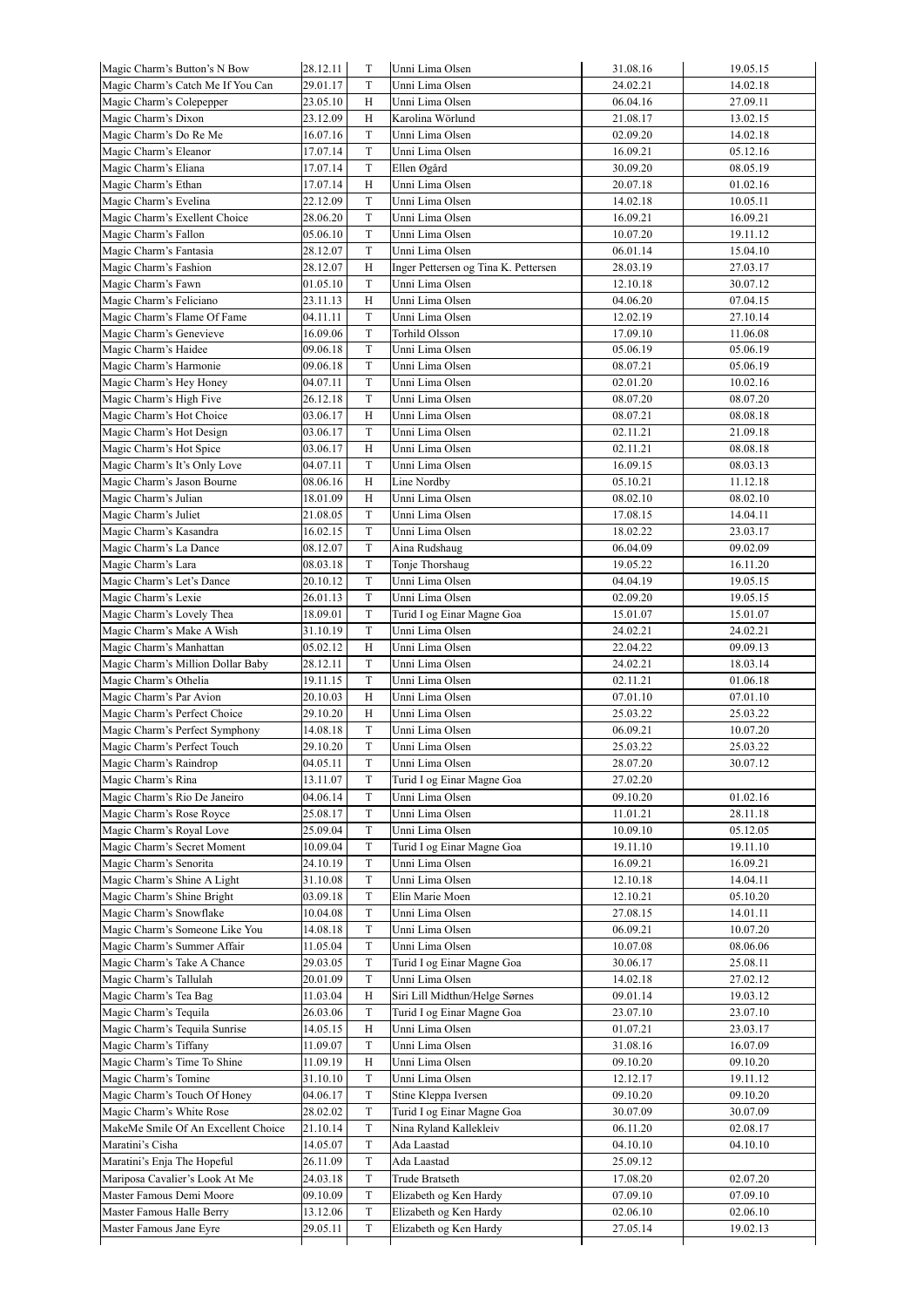| Master Famous John Jr.                                    | 29.05.11             | Η            | Elizabeth og Ken Hardy                           | 13.03.12             | 13.03.12             |
|-----------------------------------------------------------|----------------------|--------------|--------------------------------------------------|----------------------|----------------------|
| Master Famous For La Toya Jacko                           | 23.07.09             | T            | Elizabeth og Ken Hardy                           | 08.05.13             | 30.09.10             |
| Master Famous For Michael Jacko                           | 23.07.09             | Н            | Elizabeth og Ken Hardy                           | 30.09.10             | 30.09.10             |
| Master Famous Madonna                                     | 17.12.11             | T            | Elizabeth og Ken Hardy                           | 06.05.13             | 06.05.13             |
| Master Famous Matrix                                      | 17.12.11             | H            | Elizabeth og Ken Hardy                           | 08.04.14             | 07.08.12             |
| Master Famous Miss Britney                                | 13.12.06             | T            | Sonja Brekkemoen                                 | 21.01.11             | 21.01.11             |
| Master Famous Ozzy Osbourne                               | 10.12.12             | Н            | Elisabeth og Ken Hardy                           | 17.10.14             | 17.10.14             |
| Master Famous Renee Zellweger                             | 08.09.18             | $\mathbf T$  | Torild Lauve Magnussen                           | 15.01.21             | 15.01.21             |
| Master Famous Spice Girl                                  | 14.07.13             | T            | Elizabeth og Ken Hardy                           | 23.07.15             | 04.08.14             |
| Master Famous Tiara                                       | 27.07.13             | T            | Elizabeth og Ken Hardy                           | 23.07.15             | 04.08.14             |
| Master Famous Tyson                                       | 27.07.13             | H            | Elizabeth og Ken Hardy                           | 23.07.15             | 04.08.14             |
| Master Famous Valentine                                   | 04.03.16             | Н            | Elizabeth Eide                                   | 05.11.20             | 06.02.18             |
| Master Famous Zeta- Johnes                                | 08.09.18             | T            | Elizabeth Eide                                   | 06.11.20             | 06.11.20             |
| Micheletto Collare Di Diamanti                            | 24.05.15             | H            | Rose Lill Jonassen                               | 29.09.17             | 29.09.17             |
| Midnight Specials Cockie                                  | 18.06.11             | T            | Åse-Kristine Warberg Lavold                      | 15.08.14             | 15.08.14             |
| Milbu Vivacolor                                           | 26.04.17             | T            | Nina Ryland Kallekleiv                           | 07.03.22             | 20.09.18             |
| Miletree Melchoir                                         | 06.04.12             | Н            | Unni Lima Olsen                                  | 04.06.20             | 12.04.13             |
| Mille Just A Rose                                         | 17.04.16             | $\mathcal T$ | Øystein og Karin V.Buen                          | 28.01.20             | 28.01.20             |
| Milljas Poetic Masterpiece                                | 03.11.14             | H            | Aud Schønning                                    | 05.10.17             | 05.10.17             |
| Mira                                                      | 10.03.10             | T            | <b>Ingrid Postmyr</b>                            | 09.03.12             | 09.03.12             |
| Miss Show Dobry Rok                                       | 20.09.09             | T            | Liv Anne Klubben                                 | 14.09.16             | 14.10.11             |
| Mobeewa's Betty Boop                                      | 04.03.06             | T            | Hilde-Gunn B. Østmo                              | 22.04.10             | 25.04.08             |
| Mobeewa's Bumle Bee                                       | 02.07.08             | T            | Hilde-Gunn B. Østmo                              | 22.04.10             | 22.04.10             |
| Mobeewa's Emil I Lønneberget                              | 24.06.07             | H            | Hilde-Gunn B. Østmo                              | 22.04.10             | 22.04.10             |
| Muffyland's Adam                                          | 07.04.15             | Н            | Ann-Christin Ugelstad                            | 16.10.18             | 16.10.18             |
| Muffyland's Betty Boop                                    | 11.05.16             | $\mathcal T$ | Britt-Karin Nøkleby                              | 09.08.21             | 28.10.19             |
| Muffyland's Cute Rubin                                    | 16.05.17             | T            | Britt-Karin Nøkleby                              | 22.03.21             | 16.03.21             |
| Mussegårdens Miss Cava                                    | 30.06.10             | T            | Åse-Kristine Warberg Lavold                      | 15.06.12             | 15.06.12             |
| Mussegården Queen Crecenda                                | 04.05.08             | T            | Bente S. Bakken                                  |                      |                      |
|                                                           |                      | T            | Håkon Sandmark                                   | 22.05.15<br>09.08.11 | 16.04.13<br>09.08.11 |
| Mussegården's Sweet Flower                                | 05.06.09             | T            |                                                  |                      |                      |
| My Magic Dobry Rok                                        | 26.02.11             |              | Jill Jeanette Johansen                           | 07.09.18             | 07.09.18             |
| Myrmotunet's Golden Boy Uriel                             | 15.01.06             | Н            | Elin Leikvangmoen                                | 05.07.12             | 05.07.12             |
| Myrmotunet's Kong Kaso                                    | 19.02.01             | H            | Elin Leikvangmoen                                | 05.07.12             | 05.07.12             |
| Myrmotunet's Ikaro Iislis Dida                            | 10.06.11             | T            | Elin Nahanni Leikvangmoen                        | 28.06.17             | 28.06.17             |
| Myrmotunet's Lucky Little Sweety                          | 07.08.13             | $\mathcal T$ | Irene M. Nybråten                                | 19.08.19             | 19.01.17             |
| Myrmotunet's My Little Prince Rino                        | 25.08.04             | $_{\rm H}$   | Kari Helene Arneberget                           | 13.11.07             | 13.11.07             |
| Myrmotunet's Olympic Star Casper                          | 13.02.10             | H            | Kari Helene Arneberget                           | 24.05.17             | 16.05.14             |
| Myrmotunet's Theo Autumn Sun Star                         | 04.10.05             | Н            | Kari Helene Arneberget                           | 15.06.15             | 23.09.11             |
| Myrmotunet's Timmie Autumn-Sun                            | 19.09.07             | H            | Kari Helene Arneberget                           | 19.02.15             | 23.09.11             |
|                                                           |                      |              |                                                  |                      |                      |
| Nala                                                      | 24.07.08             | T            | Lilja Torsteinsdottir                            | 21.07.14             | 18.08.10             |
| Nala                                                      | 11.02.11             | T            | Kine Nord-Varhaug                                | 12.06.13             | 12.06.13             |
| Navenda's Charm Of Diamonds                               | 05.02.19             | Η            | <b>Christine Rafoss</b>                          | 17.02.20             | 17.02.20             |
| Nistingens Autumn Joybell                                 | 02.10.14             | T            | Jorunn Øyen                                      | 04.10.19             | 04.10.19             |
| Nistingen's Little Diamond Of Joy                         | 14.01.19             | Η            | Janicke Sundal                                   | 25.01.22             | 17.06.20             |
| Nordåstoppens Johanna                                     | 05.04.05             | T            | <b>Inger Pettersen</b>                           | 20.05.09             | 20.04.06             |
| Nordåstoppens Kaisa                                       | 22.01.15             | $\mathcal T$ | Ingrun Hagen                                     | 11.02.20             | 17.03.17             |
| Norwegian Heartbeats Amanda My Love                       | 21.09.10             | T            | Heidi Sletner Halvorsen                          | 26.08.13             | 26.08.13             |
| Norwegian Heartbeats Coffee Fix                           | 23.11.11             | T            | Lise-Katrine Halvorsen                           | 26.08.13             | 26.08.13             |
| Norwegian Heartbeats Kind Of Magic                        | 14.04.15             | T            | Heidi S. Halvorsen                               | 03.11.17             | 03.11.17             |
| Nystuens Charming-Cinderella                              | 09.10.21             | T            | Irene Meland                                     |                      | 22.12.21             |
| Nystuens Charming-Lady Of Diamonds                        | 09.10.21             | T            | Taj Biller                                       | 07.01.22             | 07.01.22             |
|                                                           |                      |              |                                                  |                      |                      |
| Orlando Av Aumset                                         | 15.11.11             | Η            | Anita Vestgård                                   | 07.06.18             | 15.02.13             |
| Oto Geralt Ufna Morda                                     | 05.02.14             | Н            | Aina Rudshaug                                    | 23.11.20             | 13.03.15             |
|                                                           |                      |              |                                                  |                      |                      |
| Pascavale Cha-Cha                                         | 01.12.08             | Η            | Unni Myren                                       | 13.04.12             | 17.09.10             |
| Pascavale Comet                                           | 05.01.11             | Η            | Unni Myren                                       | 16.02.12             | 16.02.12             |
| Pascavale Lukas                                           | 10.10.06             | Η            | Unni Myren                                       | 13.10.10             |                      |
| Pasocavel Toffie-Toftop                                   | 19.02.12             | T            | Heidi Svanberg Holen                             | 17.06.19             |                      |
|                                                           |                      |              |                                                  |                      | 20.11.15             |
| Pecassa's Bellezza Empress                                | 23.11.15             | T            | Judith I. Nygård                                 | 15.01.19             | 15.01.19             |
| Pecassa's Bellezza Faccasia                               | 29.11.09             | T            | <b>Oddny Refsnes</b>                             | 25.08.11             | 25.08.11             |
| Pecassa's Bellezza Forever Legend                         | 05.03.18             | Η            | Jarle Westervik                                  | 29.04.21<br>03.10.18 | 13.05.20             |
| Pecassa's Bellezza Snowflake                              |                      |              |                                                  |                      | 06.06.17             |
|                                                           | 31.12.11             | T            | Nina Ryland Kallekleiv                           |                      |                      |
| Pecassa's Bellezza Temptress                              | 23.11.15             | T            | Linda Sørum                                      | 07.02.19             | 07.02.19             |
| Pecassa's Bellezza Titjana                                | 11.06.15             | T            | Nina Ryland Kallekleiv                           | 05.09.16             | 05.09.16             |
| Pecassa's Boy'Za Casa                                     | 14.09.10             | $\rm H$      | Nina Ryland Kallekleiv                           | 06.11.20             | 21.10.19             |
| Pecassa's Boy'Za Sprudle                                  | 16.11.12             | Η            | Nina Ryland Kallekleiv                           | 15.10.21             | 22.05.18             |
|                                                           |                      |              |                                                  |                      |                      |
| Pecassa's Chrystal Black Shine<br>Pecassa's Dare To Dance | 03.12.17<br>29.04.19 | Η<br>Н       | Nina Ryland Kallekleiv<br>Nina Ryland Kallekleiv | 09.12.21<br>17.01.22 | 16.08.19<br>11.05.20 |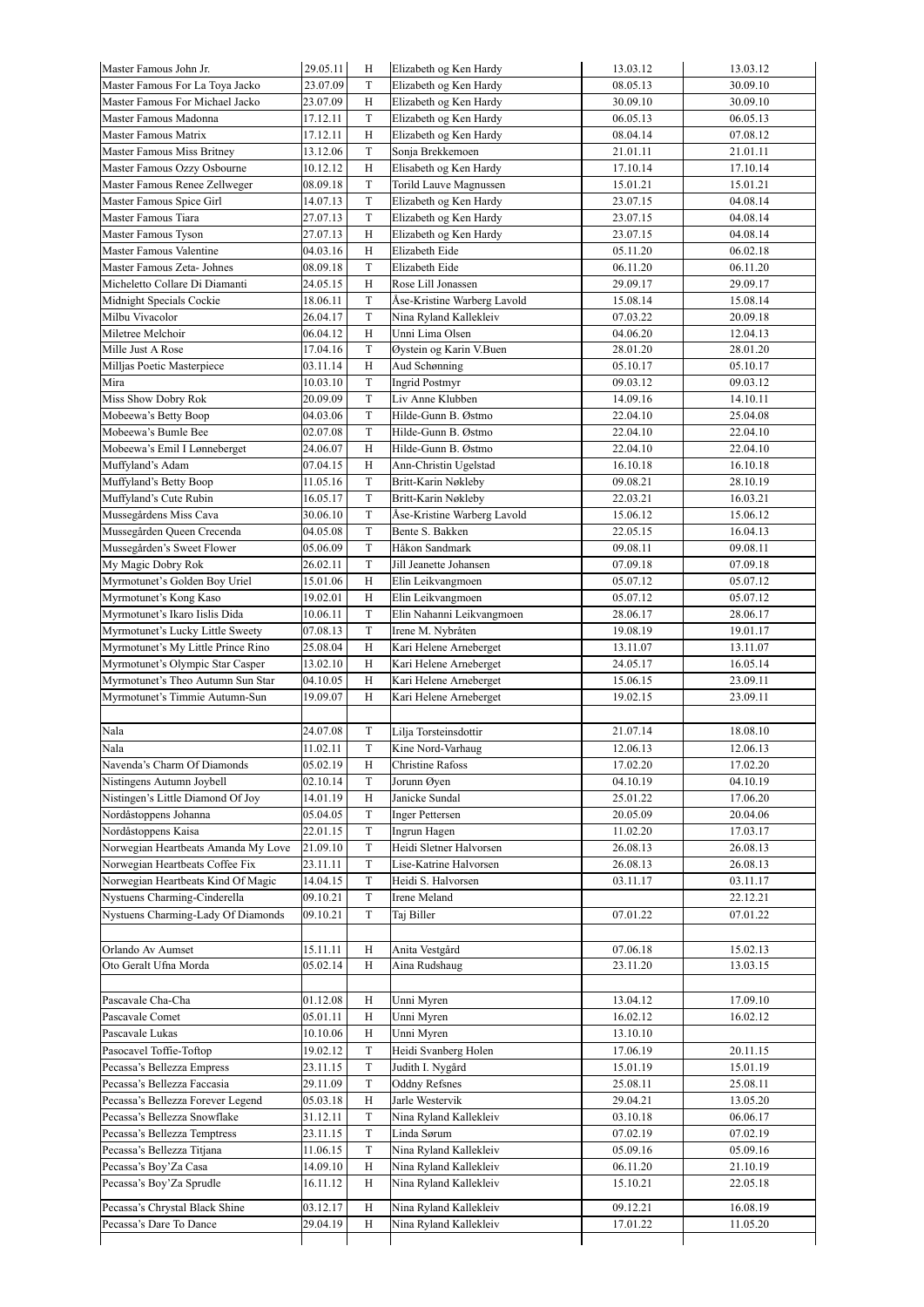| Pecassa's Lady Chance Of Magic                                   | 26.11.20             | T                            | Nina Ryland Kallekleiv                                       | 17.01.22             | 17.01.22             |
|------------------------------------------------------------------|----------------------|------------------------------|--------------------------------------------------------------|----------------------|----------------------|
| Pecassa's Lady Heart Of Gold                                     | 11.12.17             | T                            | Nina Ryland Kallekleiv                                       | 14.12.20             | 16.12.20             |
| Pecassa's Lady Menosa Bite Me                                    | 12.10.18             | T                            | Nina Ryland Kallekleiv                                       | 13.10.21             | 25.10.19             |
| Pecassa's Lady Piruett                                           | 17.11.09             | T                            | Reidun Selstø/Nina Ryland Kallekleiv                         | 25.02.16             | 25.02.16             |
| Pecassa's Lady Ronja                                             | 23.10.13             | $\mathcal T$                 | Nina Ryland Kallekleiv                                       | 13.10.21             | 19.08.19             |
| Pecassa's Lady Rough                                             | 07.03.13             | $\mathbf T$                  | Nina Ryland Kallekleiv                                       | 21.09.21             | 30.06.14             |
| Pecassa's Lazy Hazy                                              | 08.02.07             | Н                            | Nina Ryland Kallekleiv                                       | 06.07.17             | 06.07.17             |
| Pecassa's LG Born This Way                                       | 24.10.19             | T                            | Nina Ryland Kallekleiv                                       | 13.10.21             | 06.11.20             |
| Pecassa's LG Dance In The Dark                                   | 24.10.19             | T                            | Lisa Arentsen                                                | 16.02.22             | 16.02.22             |
| Pecassa's LG Look What I Found                                   | 24.10.19             | Н                            | Mona Skadsem                                                 | 28.10.21             | 30.10.20             |
| Pecassa's LG Poker Face                                          | 24.10.19             | H                            | Nina Ryland Kallekleiv                                       | 06.11.20             | 06.11.20             |
| Pecassa's Little Treasure                                        | 25.11.19             | T                            | Hege Christin Olsen                                          | 16.12.21             |                      |
| Pecassa's Lunessa Bright                                         | 14.09.10             | $\mathbf T$                  | Nina Ryland Kallekleiv                                       | 02.06.17             | 02.06.17             |
| Pecassa's Lunessa CowBoy                                         | 15.12.15             | H                            | Roar Nærheim                                                 | 04.04.17             | 04.04.17             |
| Pecassa's Lunessa Senchy                                         | 15.12.15             | Η                            | Gabriela Cordonier                                           | 11.06.21             | 11.06.21             |
| Pecassa's MakeMe Gentle                                          | 28.05.17             | T                            | Mari-Ann Boge Skar                                           | 29.04.19             | 29.04.19             |
| Pecassa's MakeMe Limitless                                       | 28.05.17             | T                            | Nina Ryland Kallekleiv                                       | 01.11.21             | 28.05.18             |
| Pecassa's MakeMe Unforgettable                                   | 28.05.17             | $\mathbf T$                  | Nina Ryland Kallekleiv                                       | 04.01.21             | 28.05.18             |
| Pecassa's Miss Attitude                                          | 09.12.14             | $\mathbf T$                  | Nina Ryland Kallekleiv                                       | 03.01.18             | 15.08.16             |
| Pecassa's Miss Easygoing                                         | 09.12.14             | $\mathbf T$                  | Hannah Vo                                                    | 25.01.21             | 25.01.21             |
| Pecassa's Miss Ladhaz                                            | 09.03.15             | $\mathbf T$                  | Nina Ryland Kallekleiv                                       | 08.05.18             | 27.06.16             |
| Pecassa's Mister Bombastic                                       | 08.12.11             | H                            | Nina Ryland Kallekleiv                                       | 08.07.21             | 21.06.19             |
| Pecassa's Mister Chance For Peace                                | 26.11.20             | H                            | Eva Storeide                                                 | 24.11.21             | 24.11.21             |
| Pecassa's Mister Chance Of Charm                                 | 26.11.20             | Н                            | Nina Ryland Kallekleiv                                       | 17.01.22             | 17.11.22             |
| Pecassa's Mister Lunessa Fortune                                 | 02.04.18             | H                            | Ariel Francisco Gallardo Munoz                               | 12.04.21             | 12.04.21             |
| Pecassa's Mr. Stroke Of Lightning                                | 17.12.16             | H                            | Nina Ryland Kallekleiv                                       | 21.05.19             | 16.02.18             |
| Pecassa's Mr. True Beautiful Heart                               | 11.12.17             |                              | Ingeborg Langeland                                           |                      | 11.10.21             |
|                                                                  |                      | Η                            |                                                              | 11.10.21             |                      |
| Pecassa's Never Give Up On Life                                  | 02.03.17             | H                            | Kjersti Hauge                                                | 05.07.18             | 05.07.18             |
| Pecassa's Shining Alfa Centauri                                  | 06.02.19             | H                            | Nina Ryland Kallekleiv                                       | 10.02.22             | 11.05.20             |
| Pecassa's Shining Cute As Can Bee                                | 01.09.19             | T                            | Nina Ryland Kallekleiv                                       | 23.09.20             | 23.09.20             |
| Pecassa's Shining Girl'za Crazy                                  | 28.12.20             | $\mathbf T$                  | <b>Birthe Olsen</b>                                          | 01.03.22             | 01.03.22             |
| Pecassa's Shining Girl'za Zippa                                  | 28.12.20             | $\mathbf T$                  | Nina Ryland Kallekleiv                                       | 24.01.22             | 24.01.22             |
| Pecassa's Shining On Golden Wings                                | 01.09.19             | H                            | Nina Ryland Kallekleiv                                       | 06.11.20             | 06.11.20             |
| Pecassa's Sweetest Charmeur                                      | 23.11.15             | H                            | Nina Ryland Kallekleiv                                       | 03.01.18             | 06.07.17             |
| Pia                                                              | 29.09.16             | T                            | Taj Biller                                                   | 08.07.20             | 20.06.19             |
| Pipago's Bluebell Night                                          | 26.09.19             | $\mathbf T$                  | Rita Helen Slåtta Langberg                                   | 14.11.19             | 14.11.19             |
|                                                                  |                      |                              |                                                              |                      |                      |
| Prescious Lady Miracle                                           | 23.09.19             | T                            | Rikke og Taj Biller                                          | 14.12.20             | 22.02.21             |
|                                                                  |                      |                              |                                                              |                      |                      |
| Queenoustie's Something Spesial                                  | 07.10.05             | H                            | Lisbeth G. Bjerkeng                                          | 03.10.13             | 03.10.13             |
|                                                                  |                      |                              |                                                              |                      |                      |
| Rabymar Posh Spice                                               | 15.06.07             | T                            | Elizabeth og Ken Hardy                                       | 13.03.12             | 30.03.10             |
| Rabymar Rose Angela                                              | 02.07.10             | $\mathbf T$                  | Elizabeth og Ken Hardy                                       | 27.02.15             | 01.10.11             |
| Rebhann Mel B Masterfamous                                       | 08.06.08             | T                            | Elizabeth og Ken Hardy                                       | 06.05.13             | 06.05.13             |
| Rebhann Roony Masterfamous                                       | 07.03.08             | Η                            | Elizabeth og Ken Hardy                                       | 15.03.10             | 20.04.09             |
| Red Rosie                                                        | 18.11.17             | T                            | <b>Christine Rafoss</b>                                      | 17.04.20             | 17.04.20             |
| Riccardo Du Chateau Noblesse                                     | 02.01.13             | H                            | Turid Hagen                                                  | 19.03.19             | 19.03.14             |
| Rosbacken's Liza                                                 | 16.12.12             | $\mathbf T$                  | Anita Nordbrenden                                            | 20.09.19             | 14.01.14             |
| Rosbacken's Madicken                                             | 16.12.12             | $\mathbf T$                  | Hilde Ludvigsen                                              | 12.03.15             | 12.03.15             |
| Rosbacken's Molly                                                | 28.03.12             | T                            | Anita Nordbrenden                                            | 12.10.17             | 22.10.13             |
| RoyalCharmProtegeDeBaganGoodwillOwl                              | 11.05.17             | Η                            | Irene Meland                                                 | 21.05.21             | 21.06.18             |
| Royal Design's Red Velvet                                        | 28.04.12             | $\mathbf T$                  | Rose Lill Jonassen                                           | 02.03.15             | 02.03.15             |
| Royal Goodie's Believe In Me                                     | 07.11.15             | $\mathbf T$                  | Ellen Øgård                                                  | 26.08.20             | 23.06.17             |
| Royal Hero's Nothing Else Matters                                | 27.10.14             | $\rm T$                      | Anne Britt Hansen                                            | 18.01.21             | 13.03.19             |
| Royal Hero's Number One                                          | 27.10.14             | H                            | Anne Britt Hansen                                            | 15.05.20             | 13.03.19             |
| Royal Hero's Play The Game                                       | 13.04.15             | T                            | Elsa Fjeld Haraldsvik                                        | 12.04.18             | 12.04.18             |
| Royal Hero's Public Relations                                    | 13.04.15             | $\mathbf T$                  | Elsa Fjeld Haraldsvik                                        | 12.04.18             | 12.04.18             |
|                                                                  | 26.09.16             | $\mathbf T$                  | Elsa Fjeld Haraldsvik                                        | 09.07.20             | 02.05.19             |
| Royal Hero's The Secret Of Lifte<br>Royal Pearl Bernadette       | 06.01.12             | T                            | Rose Lill Jonassen                                           | 29.09.17             | 29.09.17             |
| Royal Romance Allelujah                                          | 03.08.10             | $\mathbf T$                  | Janne Larssen                                                | 19.09.17             | 19.09.17             |
| Royal Romance Baxxter                                            | 17.02.13             | H                            |                                                              | 24.10.19             | 05.09.14             |
| Royal Sunrise's Admiral Von Schneider                            | 01.12.16             | $\mathbf H$                  | A. Bobrikova/ Nina Ryland Kallekleiv<br>Anne Karoline Økland | 28.05.18             | 28.05.18             |
|                                                                  |                      |                              |                                                              |                      |                      |
| Royal Sunrise's Countess MissSophie                              | 01.12.16             | $\rm T$                      | <b>Barbro Thorvaldsen</b>                                    | 26.08.21             | 23.04.18             |
| Royal Sunrise's Sir Toby                                         | 01.12.16             | Η<br>T                       | <b>Barbro Thorvaldsen</b>                                    | 26.08.21             | 30.08.18             |
| Ruby Magnolia PassCo                                             | 05.05.18             |                              | Trude Bratseth                                               | 17.08.20             | 20.06.19             |
|                                                                  |                      |                              |                                                              |                      |                      |
| Salador Channon                                                  | 05.11.01             | H                            | Aud Schønning                                                | 25.09.09             | 25.09.09             |
| Samuel Adams Honey Porter                                        | 23.06.10             | H                            | Rose Lill Jonassen                                           | 29.09.17             | 29.09.17             |
| Santa Lucia Du Chateau Noblesse                                  | 06.01.13             | T                            | Turid Hagen                                                  | 24.04.17             | 19.03.14             |
| Santa Maria Du Chateau Noblesse                                  | 06.01.13             | $\mathbf T$                  | Aina Rudshaug                                                | 24.04.18             | 24.04.18             |
| Sashas Tøffe Tjorven Etter Timmie<br>Seasons Royal Autumn Blingy | 23.08.11<br>04.09.16 | $\mathcal T$<br>$\mathcal T$ | Kari Helene Arneberget                                       | 10.07.15<br>22.05.20 | 10.07.15<br>28.12.18 |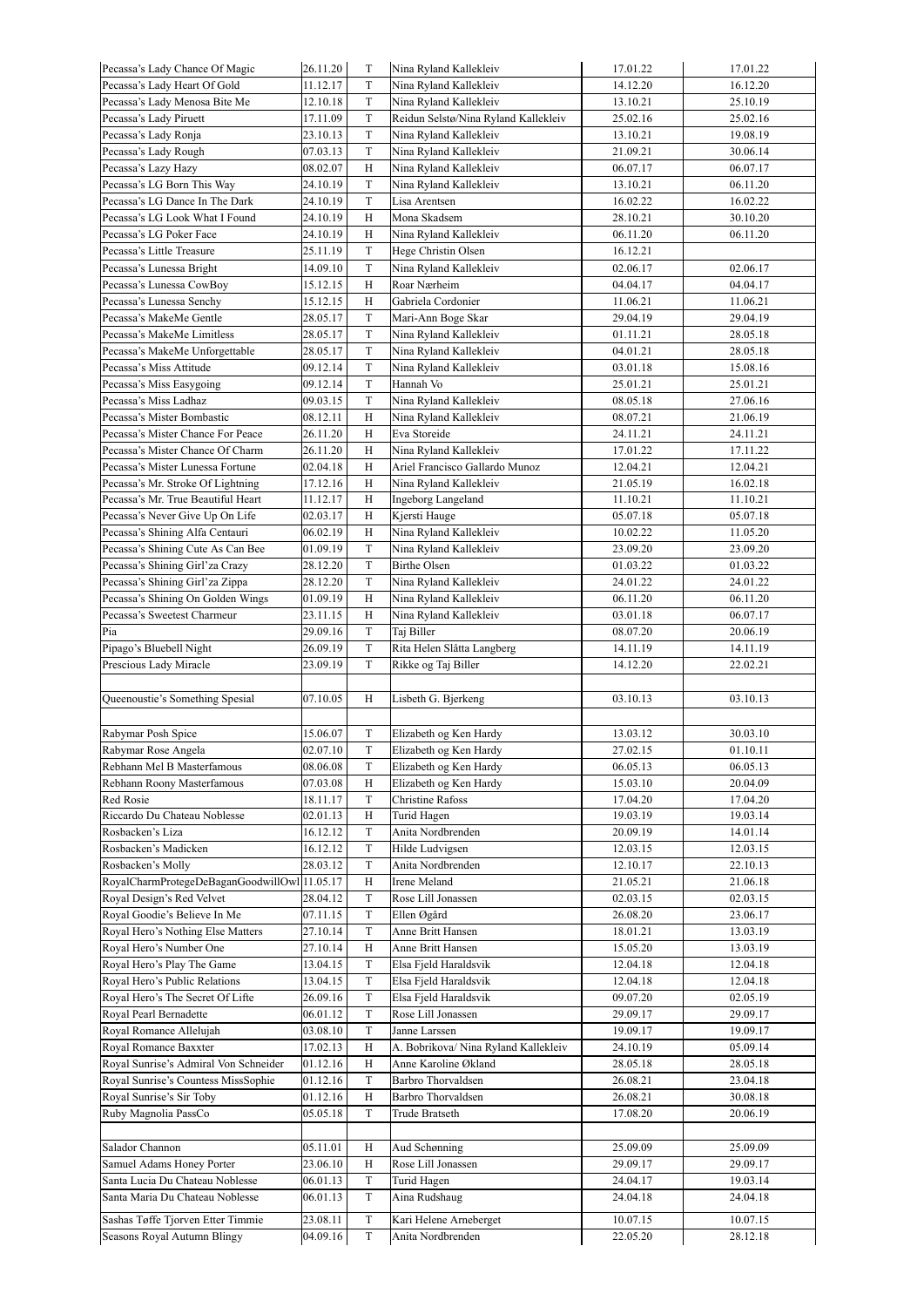| Season Royal Graceful Ya Ying                        | 05.11.17             | T            | Anita Nordbrenden                     | 17.03.22             | 26.11.20 |
|------------------------------------------------------|----------------------|--------------|---------------------------------------|----------------------|----------|
| Semblem Snowman                                      | 26.03.11             | H            | Unni Myren                            | 16.04.12             | 16.04.12 |
| Shagana's Awaited Ocean of Pride                     | 05.01.11             | $\mathbf T$  | Marit Myrhaug                         | 29.06.16             | 16.04.12 |
|                                                      |                      |              |                                       |                      |          |
| Shagana's Brave Candy                                | 25.02.13             | $\mathcal T$ | Marit Myrhaug                         | 14.06.19             | 14.06.19 |
| Shagana's Brave Kira                                 | 21.03.16             | T            | Marit Myrhaug                         | 03.11.20             | 03.11.20 |
| Shagana's Dream On Diva                              | 24.07.13             | $\mathbf T$  | Marit Myrhaug                         | 24.01.19             | 25.08.15 |
| Shagana's Fancy Lady                                 | 01.05.14             | T            | Marit Myrhaug                         | 18.07.18             | 25.08.15 |
| Shagana's I'm A Pride Queen                          | 14.08.15             | $\mathbf T$  | Mia Kristi Ødegård                    | 21.02.17             | 21.02.17 |
| Shagana's Pride Ocean Of Bailey                      | 03.12.11             | H            | Marit Myrhaug                         | 12.02.18             | 11.09.14 |
| Skogcavalieren's Lilly Rose                          | 03.12.17             | T            | Ann Helen H. Helge                    | 04.12.20             | 30.01.19 |
|                                                      |                      |              |                                       |                      |          |
| Smokey Shadow Of An Excellent Choice                 | 25.10.12             | $\mathbf T$  | Rose Lill Jonassen                    | 29.09.17             | 29.09.17 |
| Små'vennans Annie The Heartbreaker                   | 05.08.07             | $\mathbf T$  | Lisbeth G. Bjerkeng                   | 02.09.13             | 04.09.12 |
| Små'vennans Jade                                     | 07.03.17             | $\mathcal T$ | Lisbeth G. Bjerkeng                   | 11.05.20             | 11.05.20 |
| Små'vennans Julian                                   | 07.03.17             | H            | Anita Salamonsen                      | 21.05.21             | 26.05.20 |
| Små'vennans Lovely Isabelle                          | 07.02.06             | $\mathbf T$  | Sonja og Rolf Vetrhus                 | 28.06.10             |          |
| Små'vennans Purple Rose                              | 02.04.07             | $\mathbf T$  | Lisbeth G. Bjerkeng                   | 24.07.13             | 26.02.10 |
|                                                      |                      |              |                                       |                      |          |
| Små'vennans Rosalina                                 | 02.04.08             | $\mathbf T$  | Ada Laastad                           | 25.09.12             | 04.10.10 |
| Små'vennans Wimsey Will Be A Star                    | 01.08.10             | $_{\rm H}$   | Lisbeth G. Bjerkeng                   | 12.01.18             | 03.10.13 |
| Snuske-ruska's Best Buddy                            | 14.09.16             | H            | Lise Merete Sorkstad                  | 24.01.18             | 24.01.18 |
| Solberget's Canutten Livin' On Love                  | 08.03.16             | $\mathbf T$  | Nina Andreassen                       | 07.06.18             |          |
| Solberget's Caro Everything I Love                   | 11.09.18             | $\mathbf T$  | Inger Pettersen/Tina Pettersen Stuart | 23.11.20             | 10.08.20 |
| Solberget's Charito Country Girl                     | 28.07.14             | $\mathbf T$  | Tove Fernås                           | 15.07.19             | 15.02.16 |
| Solbua's Best Vanilla                                |                      | $\rm T$      |                                       |                      |          |
|                                                      | 06.08.14             |              | Kari-Anne Loe                         | 22.12.17             | 22.12.17 |
| Solbua's Designed For Trouble                        | 28.10.14             | $\mathbf T$  | Kari-Anne Loe                         | 22.12.17             | 22.12.17 |
| Solbua's Glorious Wilma                              | 30.11.11             | $\mathbf T$  | Kari-Anne Loe                         | 22.12.17             | 22.12.17 |
| Solbua's Good Passion                                | 26.05.15             | $\mathbf T$  | Kari-Anne Loe                         | 22.12.17             | 22.12.17 |
| Solbua's High And Low                                | 01.06.15             | $\mathbf T$  | Kari-Anne Loe                         | 22.12.17             | 22.12.17 |
| Solbua's Hopeful Melissa                             | 25.11.06             | $\mathbf T$  | Anne Marit Sollien                    | 10.12.08             | 10.12.08 |
| Solbua's Ice Of Chocolate                            | 27.01.12             | $\mathbf T$  | Kari-Anne Loe                         | 10.11.16             | 10.11.16 |
|                                                      |                      |              |                                       |                      |          |
| Solbua's Magic Little Boy                            | 21.04.08             | H            | Kari-Anne Loe                         | 18.08.16             | 18.08.16 |
| Solbua's Zummer Breeze                               | 06.05.18             | $\mathbf T$  | Irene Meland                          | 28.06.19             | 28.06.19 |
| Solchrist's Sweet Topsy                              | 19.02.18             | $\mathbf T$  | Frode Andersen/Elin W.Andersen        | 08.04.21             | 31.03.21 |
| Solero's Miss Melody                                 | 03.03.18             | $\mathbf T$  | Anita Nordbrenden                     | 18.08.20             | 18.08.20 |
| Sol-Wa-Dalen's Prince Of Magic                       | 08.09.14             | $_{\rm H}$   | Arnhild Haugseth                      | 10.12.15             | 10.12.15 |
| Sol-Wa-Dalen's Princess Unique                       | 08.09.14             | T            | Kristin Hjelde                        | 09.12.16             | 09.12.16 |
| Sorata Johnie Red                                    | 14.02.09             | H            | Elizabeth og Ken Hardy                | 04.06.13             | 15.10.10 |
|                                                      |                      |              |                                       |                      |          |
| Sorata Mae West                                      | 26.12.08             | T            | Joan Pagan/ E & K Hardy               | 14.04.14             | 30.04.12 |
| Stjärnviks Undine                                    | 19.04.04             | $\mathbf T$  | Elsa Fjeld Haraldsvik                 | 07.03.12             | 05.05.11 |
| Stonehill's Madonna                                  | 16.09.08             | $\mathbf T$  | Heidi Sletner Halvorsen               | 26.08.13             | 26.08.13 |
| Sun Walker Believe Me                                | 13.07.12             | H            | Inger Pettersen og Tina K. Pettersen  | 16.07.18             | 14.08.14 |
| Sun Walker Blue Angel                                | 13.07.12             | $\mathbf T$  | Inger Pettersen og Tina K. Pettersen  | 16.07.18             | 30.07.13 |
| Sun Walker Justice                                   | 25.04.17             | $\mathcal T$ | Janicke Sundal                        | 19.05.21             | 04.09.18 |
| Sweet Josefine av Aumset                             | 03.06.12             | T            | Anita Vestgård                        | 01.09.17             | 08.10.14 |
| Sømaan's Diplomatic Dreamflower                      | 18.09.08             | $\mathbf T$  | Janicke Sundal                        |                      |          |
|                                                      |                      |              |                                       | 28.04.15             | 28.04.15 |
| Sømaan's Heartbraker Of Air Born                     | 06.08.07             | H            | Monica Trykstad                       | 06.02.12             |          |
| Sømaan's I'm A Dream Star                            | 17.11.06             | Н            | Jeanette Johansen                     | 07.01.11             | 07.01.11 |
| Sømaan's Key To Your Heart                           | 05.03.09             | H            | Pia C. Hunshammer                     | 28.05.14             | 07.04.11 |
| Sømaan's Love Me Do                                  | 05.02.10             | $\mathbf T$  | Janicke Sundal                        | 10.04.14             | 10.04.14 |
| Sømaan's Monte Lucia                                 | 16.01.08             | $\mathbf T$  | Berit Nyborg                          | 01.02.12             | 05.01.10 |
| Sømaan's Moonlight Grace Music                       | 15.01.00             | T            | Lisbeth Granbakk Bjerkeng             | 27.04.09             | 30.06.08 |
| Sømaan's New Fortune O'heartbreaker                  |                      |              |                                       |                      |          |
|                                                      | 08.11.05             | Η            | Jeanette Johansen                     | 07.01.11             | 07.01.11 |
| Sømaan's Sweet Star O'heartbreaker                   | 01.12.06             | T            | Elin Marie Moen/<br>Vigdis & Per      | 15.12.15             | 21.12.11 |
|                                                      |                      |              | Kristensen                            |                      |          |
|                                                      |                      |              |                                       |                      |          |
| Taenia's Cerina Eyes Of Diamond'                     | 22.07.03             | T            | Kari Skarpsno                         | 04.09.08             | 04.09.08 |
| Tatanja's Cinderella                                 | 19.06.12             | $\mathbf T$  | Anne Marie Trulsrud                   | 13.04.18             | 13.04.18 |
| Tatanja's Lea Tallulah                               | 17.08.08             | $\mathbf T$  | Elisabeth E Johansen                  | 11.09.12             | 11.09.12 |
| Tatanja's Magic Miss Bella                           | 05.02.04             | T            | Gerd Johansen                         | 26.03.10             | 25.02.08 |
|                                                      |                      | T            | Marthe Bøhmer                         |                      |          |
| Tatanja's Only Nemi                                  | 07.12.03             |              |                                       | 10.03.10             | 10.03.10 |
| Tatanja's Private Collection Thomas                  | 08.11.03             | H            | Undis Lindberg                        | 24.07.07             |          |
| Tatanja's Shanto                                     | 14.06.03             | $_{\rm H}$   | Undis Lindberg                        | 24.07.07             |          |
| Teodor                                               | 11.05.06             | H            | Tove Skjervoldsmo                     | 18.06.08             | 18.06.08 |
| The Great Rocky Shadow Son                           | 29.04.02             | $\, {\rm H}$ | Vibeke K. Giske                       | 04.05.09             | 04.05.09 |
| Tibama's April Sun                                   | 29.04.05             | T            | Aud Schønning                         | 04.08.09             | 04.08.09 |
| Tibama's Ben                                         | 15.08.08             | H            |                                       | 25.09.09             | 25.09.09 |
|                                                      |                      |              | Aud Schønning                         |                      |          |
| Tibama's Carousel                                    | 28.05.09             | $\mathbf T$  | Aud Schønning                         | 18.03.15             |          |
| Tibama's Christina Aguilera                          | 14.02.02             | T            | Aud Schønning                         | 10.09.07             |          |
| Tibama's Exotic Cherimoya                            |                      |              | Gunn Grundvåg                         | 04.03.09             | 04.03.09 |
|                                                      | 28.12.05             | $\mathbf T$  |                                       |                      |          |
|                                                      |                      |              |                                       |                      |          |
| Tibama's Golden Charmena                             | 11.12.02             | $\mathcal T$ | Eva Førlandsås                        | 11.12.15             | 11.12.15 |
| Tibama's Golden Rainbow<br>Tibama's Golden Rosalinde | 27.06.04<br>24.11.01 | $\rm T$<br>T | Aud Schønning<br>Aud Schønning        | 25.09.09<br>10.09.07 | 25.09.09 |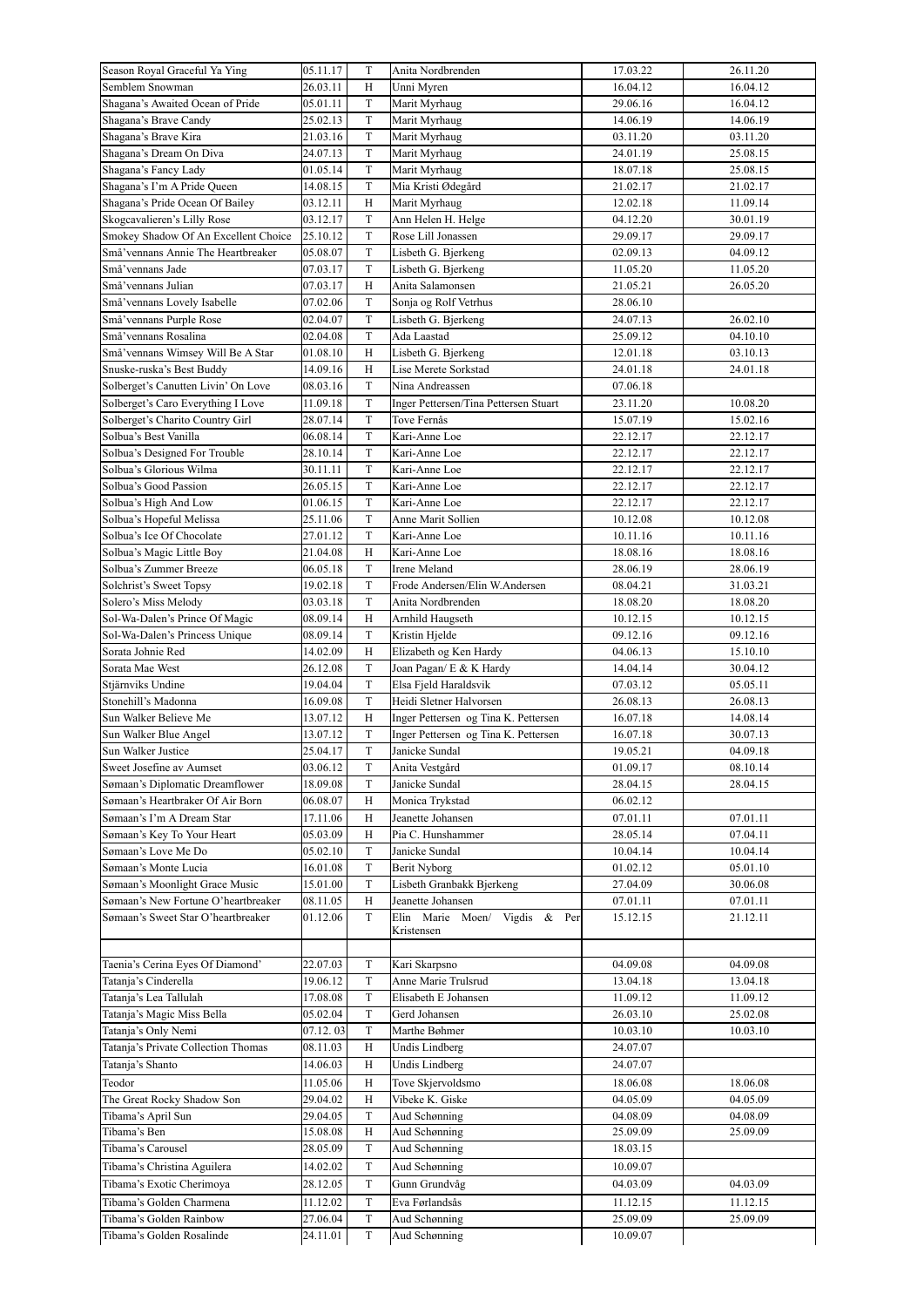| Tibama's Golden Tradition                             | 20.07.03 | T            | Aud Schønning                        | 10.09.07 |          |
|-------------------------------------------------------|----------|--------------|--------------------------------------|----------|----------|
| Tibama's Happy Dancer                                 | 06.02.07 | H            | Aud Schønning                        | 03.07.17 | 03.07.17 |
| Tibama's Happy N'Excited                              | 01.09.11 | T            | Aud Schønning                        | 23.11.18 | 05.10.17 |
| Tibama's Imaginary Christoffer Robin                  | 07.02.03 | $\mathbf H$  | Aud Schønning                        | 10.09.07 |          |
| Tibama's Joker By Urmenveen                           | 14.08.07 | $\mathbf H$  | Aud Schønning                        | 25.09.09 | 25.09.09 |
| Tibama's Poetic April                                 | 14.05.12 | T            | Aud Schønning                        | 12.07.18 |          |
| Tibama's Poetic Channon                               | 14.05.12 | Η            | Aud Schønning                        | 13.07.18 |          |
| Tibama's Rainbow Dancer                               | 22.11.12 | Η            | Aud Schønning                        | 07.01.20 | 07.01.20 |
| Tibama's Rainbow Daybreake                            | 22.11.12 | T            | Aud Schønning                        | 30.11.18 | 01.08.17 |
| Tibama's Rainbow Dynamite                             | 22.11.12 | H            | Christel Hagen                       | 23.03.18 | 23.03.18 |
|                                                       |          |              |                                      |          |          |
|                                                       |          |              |                                      |          |          |
|                                                       |          |              |                                      |          |          |
|                                                       |          |              |                                      |          |          |
|                                                       |          |              |                                      |          |          |
|                                                       |          |              |                                      |          |          |
| Tibama's Romantic Painting                            | 07.02.14 | T            | Aud Schønning                        | 12.07.18 | 03.07.17 |
| Tibama's Romantic Shakespeare                         | 12.12.10 | Η            | Aud Schønning                        | 09.06.16 | 09.06.16 |
| Tibama's Royal Emerald                                | 02.04.01 | $\mathbf T$  | Eva Førlandsås                       | 08.04.08 | 03.04.03 |
| Tibama's Simply The Best                              | 30.11.04 | T            | Aud Schønning                        | 31.10.12 | 31.10.12 |
| Tibama's Sweet Princess Snow White                    | 05.05.17 | $\mathbf T$  | Aud Schønning/Liv Anne Klubben       | 28.05.20 | 28.05.20 |
| Tibama's Triple Pleasure                              | 20.05.05 | $\mathbf T$  | Aud Schønning                        | 15.04.09 | 15.04.09 |
| Tibama's Wonder Child                                 | 01.12.08 | $\mathbf H$  | Aud Schønning                        | 31.10.12 | 31.10.12 |
| Tiliette's Angellinah                                 | 10.05.15 | $\mathbf T$  | Annette B. Stokka                    | 06.03.20 | 29.06.16 |
| Timon's Don Corleone                                  | 16.12.15 | H            | Irene Meland                         | 22.12.21 | 08.11.18 |
| Timon's Fast And Furious 2 O'Conner                   | 13.05.18 | H            | Jan Erik Viken                       | 24.08.21 | 01.10.20 |
| Timon's For Your Eyes Only                            | 01.07.14 | T            | Irene Meland                         | 14.04.20 | 18.12.17 |
| Timon's L'Amore Gioioso                               | 02.04.15 | H            | Jan Erik Viken                       | 11.02.19 | 12.06.17 |
| Timon's My Precious Angel                             | 24.06.14 | $\mathbf T$  | Irene Meland                         | 13.08.20 | 08.11.18 |
| Toby                                                  | 30.01.10 | Η            | Elisabeth Byberg                     | 07.01.13 | 07.01.13 |
| Top Gun Junior Magic Baccara                          | 26.07.13 | H            | Aina Rudshaug                        | 26.09.17 | 05.08.14 |
| Toraylac Believe In Me                                | 25.07.12 | $\mathcal T$ | Kari Skarpsno                        | 22.08.17 | 22.08.17 |
| Toraylac Moment Of Magic                              | 14.06.08 | $\mathbf T$  | Kari Skarpsno                        | 21.03.12 | 18.12.10 |
| Toto                                                  | 19.08.14 | $\mathbf H$  | Kirsten Irene Garberg                | 03.09.21 | 04.06.19 |
| Trudenga's All I Have To Do Is Dream                  | 19.10.08 | $\mathbf T$  | Berit Nyborg                         | 01.02.12 | 02.02.10 |
| Trudenga's Christmas Taste of Candy                   | 23.12.03 | T            | Berit Nyborg                         | 01.02.12 | 03.03.06 |
| Trudenga's Down The Line                              | 16.11.12 | H            | Arnstein Nilsgård                    | 21.12.16 | 29.01.14 |
| Trudenga's Dream Princess                             | 04.06.07 | $\mathcal T$ | Anne Marie Trulsrud                  | 24.05.18 | 16.06.09 |
| Trudenga's First Choice                               | 14.11.12 | $\mathcal T$ | Hilde Lyngstad                       | 18.05.15 | 18.05.15 |
| Trudenga's Honeygold                                  | 07.06.06 | $\mathcal T$ | Anne Marie Trulsrud                  | 15.09.09 | 15.09.09 |
| Trudenga's Nearest Thing To Heaven                    | 19.10.08 | $\mathcal T$ | Berit Nyborg                         | 01.02.12 | 02.02.10 |
| Trudenga's Sweet After-Glow                           | 19.10.08 | H            | <b>Berit Nyborg</b>                  | 01.02.12 | 02.02.10 |
|                                                       | 19.10.08 | H            |                                      | 01.02.12 | 02.02.10 |
| Trudenga's Walk The Line<br>Trudenga's Who's That Boy | 01.06.13 | H            | Berit Nyborg<br><b>Berit Nyborg</b>  | 19.11.20 | 08.01.15 |
|                                                       |          |              | Inger Pettersen og Tina K. Pettersen |          |          |
| <b>Twinkling Star Dobry Rok</b>                       | 16.05.10 | H            |                                      | 22.08.17 | 21.07.16 |
|                                                       |          |              |                                      |          |          |
| Ula Vom Paulinenhof                                   | 09.04.14 | $\mathcal T$ | Inger Pettersen og Tina K. Pettersen | 11.07.18 | 17.07.17 |
|                                                       |          |              |                                      |          |          |
| Vallarens Urakaipa                                    | 02.03.11 | Η            | Inger Pettersen og Tina K. Pettersen | 08.05.18 | 27.01.12 |
| Veitebor Darma                                        | 15.07.05 | $\mathcal T$ | Tina Lindnes og Anne Beth Lindnes    | 08.06.10 | 02.09.08 |
| Veitebor Kayla                                        | 11.01.13 | $\mathcal T$ | Liv Anne Klubben                     | 28.01.19 | 11.01.18 |
| Veitebor Kiwi                                         | 11.01.13 | $\mathcal T$ | Marit Myrhaug                        | 12.02.18 | 24.05.17 |
| Verheven Rupert                                       | 18.01.13 | Η            | Rose Lill Jonassen                   | 02.03.15 | 02.03.15 |
| Vimsegårdens My Dreamcatcher                          | 15.03.18 | $\mathcal T$ | <b>Berit Dalane</b>                  | 09.06.21 | 28.05.19 |
| Vimsegården's Secret Heart                            | 06.04.14 | $\mathcal T$ | <b>Berit Dalane</b>                  | 24.06.21 | 27.06.17 |
| Vimsegården's Secret Pearl                            | 06.04.14 | $\rm T$      | <b>Berit Dalane</b>                  | 24.06.21 | 27.06.17 |
| Vimsegården's Wild Honey                              | 30.11.17 | T            | <b>Berit Dalane</b>                  | 09.06.21 | 19.02.19 |
| Vi-Vi's Ewa The Temptress                             | 28.04.02 | T            | Hilde-Gunn B. Østmo                  | 25.04.08 | 29.09.05 |
| <b>Vouges Yellow Pages</b>                            | 14.09.99 | Η            | Turid I og Einar Magne Goa           | 06.10.11 | 06.10.11 |
| Vouges Zinatra                                        | 13.05.10 | H            | Aina Rudshaug                        | 20.06.18 | 26.06.17 |
|                                                       |          |              |                                      |          |          |
| Walk This Way Of An Excellent Choice                  | 04.04.12 | Η            | Rose Lill Jonassen                   | 29.09.17 | 29.09.17 |
| Winnroc Zamuel                                        | 02.11.17 | Н            | Lise Gran-Henriksen                  | 25.11.20 | 07.11.19 |
| Working Beauty's Naughty Prince                       | 10.10.12 | Н            | Hege Sørkilflå                       | 16.06.14 |          |
| Working Beauty's Queen Of Quality                     | 06.12.13 | $\mathbf T$  | Turid Hagen                          | 05.07.18 | 06.03.15 |
|                                                       |          |              |                                      |          |          |
| Yabber Pedro                                          | 14.06.09 | H            | Aina Rudshaug                        | 15.06.17 | 02.07.10 |
|                                                       |          |              |                                      |          |          |
| YorryToy's Cinderella de Arco                         | 15.05.06 | $\mathcal T$ | Bent S. Holen                        | 15.07.09 |          |
| YorryToy's Drizella de Ocean Ete                      | 26.03.07 | T            | Berit S. Holen                       | 05.07.11 |          |
| YorryToy's Eternal Love O'Heartbreak                  | 29.08.08 | $\mathbf H$  | Jill Jeanette & Jill Isabel Johansen | 07.09.16 | 07.09.16 |
| YorryToy's Evita O'heartbreaker                       | 29.08.08 | $\mathbf T$  | Berit S. Holen                       | 31.05.11 | 13.08.10 |
|                                                       |          |              |                                      |          |          |